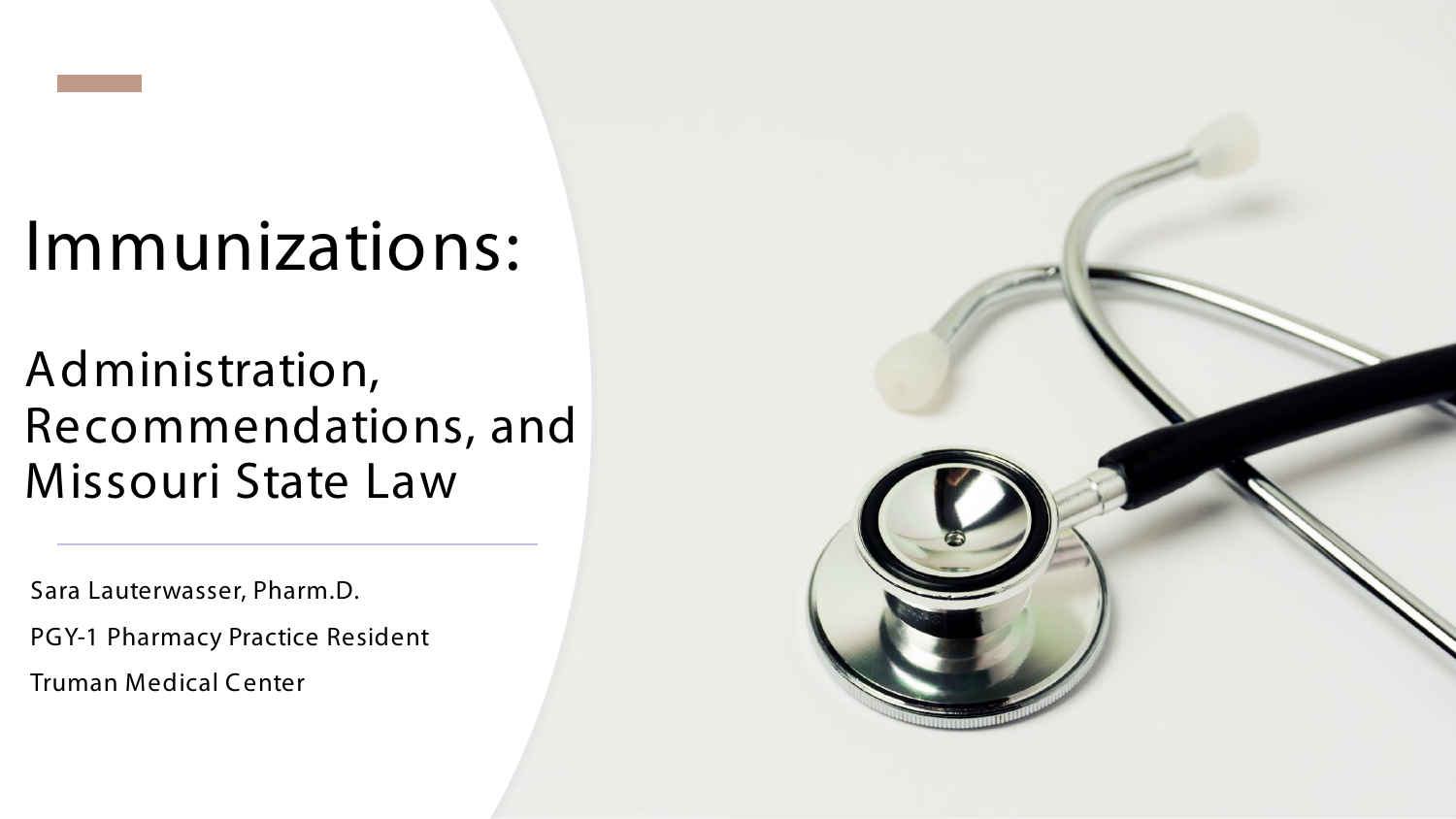

• Dr. Lauterwasser has no personal or financial conflicts of interest to disclose.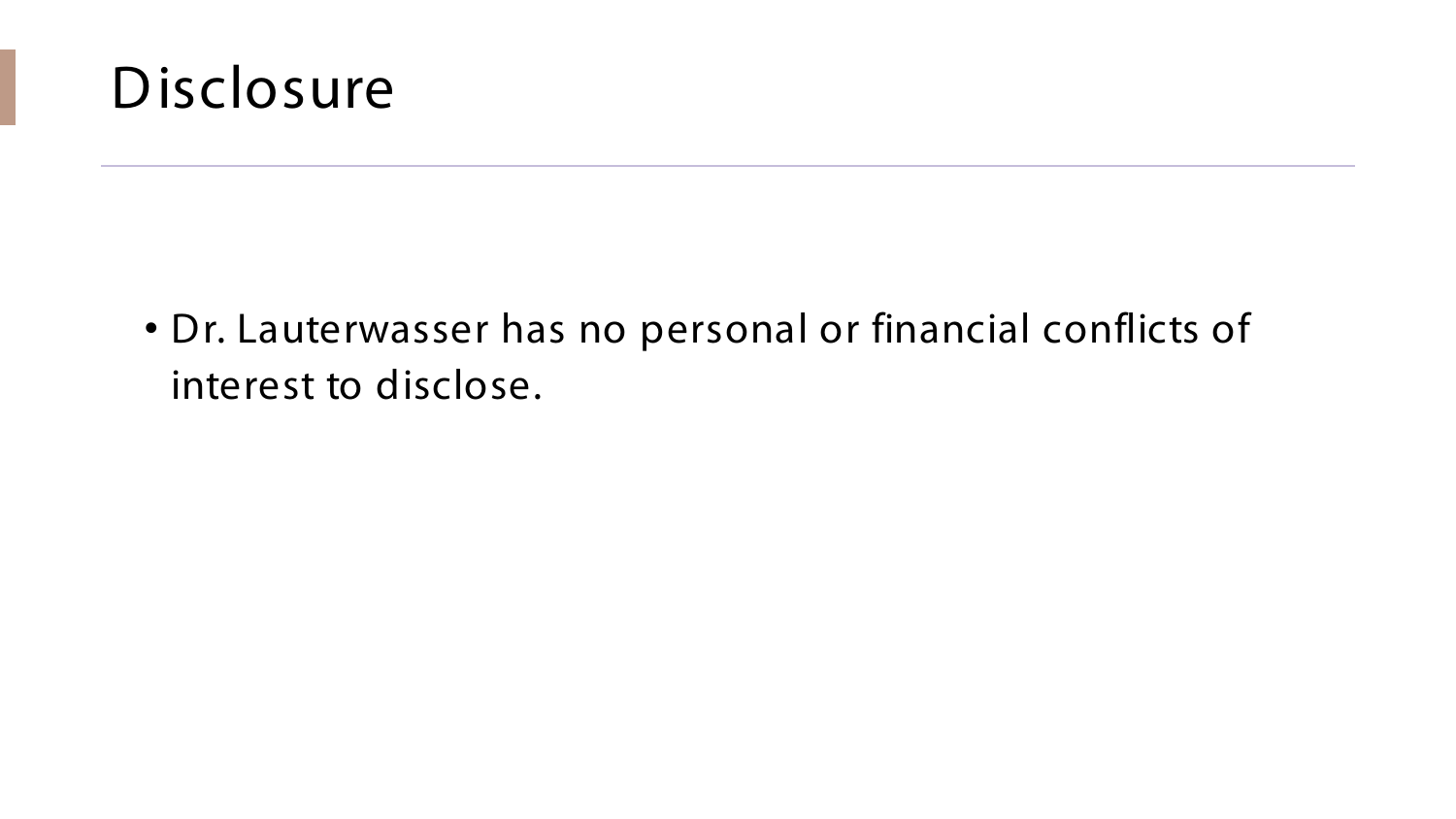### O bjectives

## 01

Describe appropriate administration techniques.

02

Explain the importance of patient monitoring after immunization administration.

03

Review Missouri State Laws regarding immunizations.

### 04

Recognize the pharmacy technician's role in immunization administration.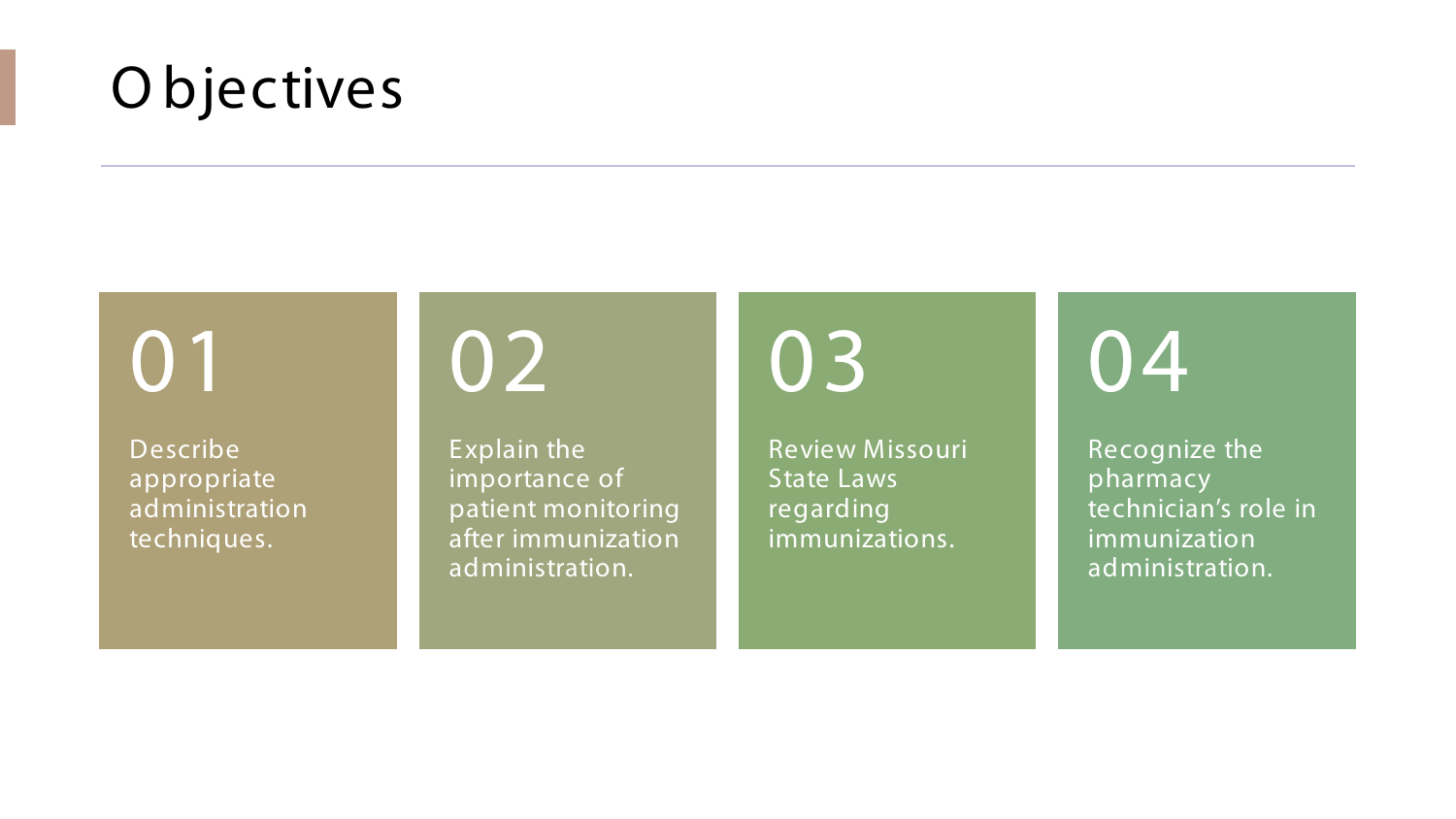# Immunization Administration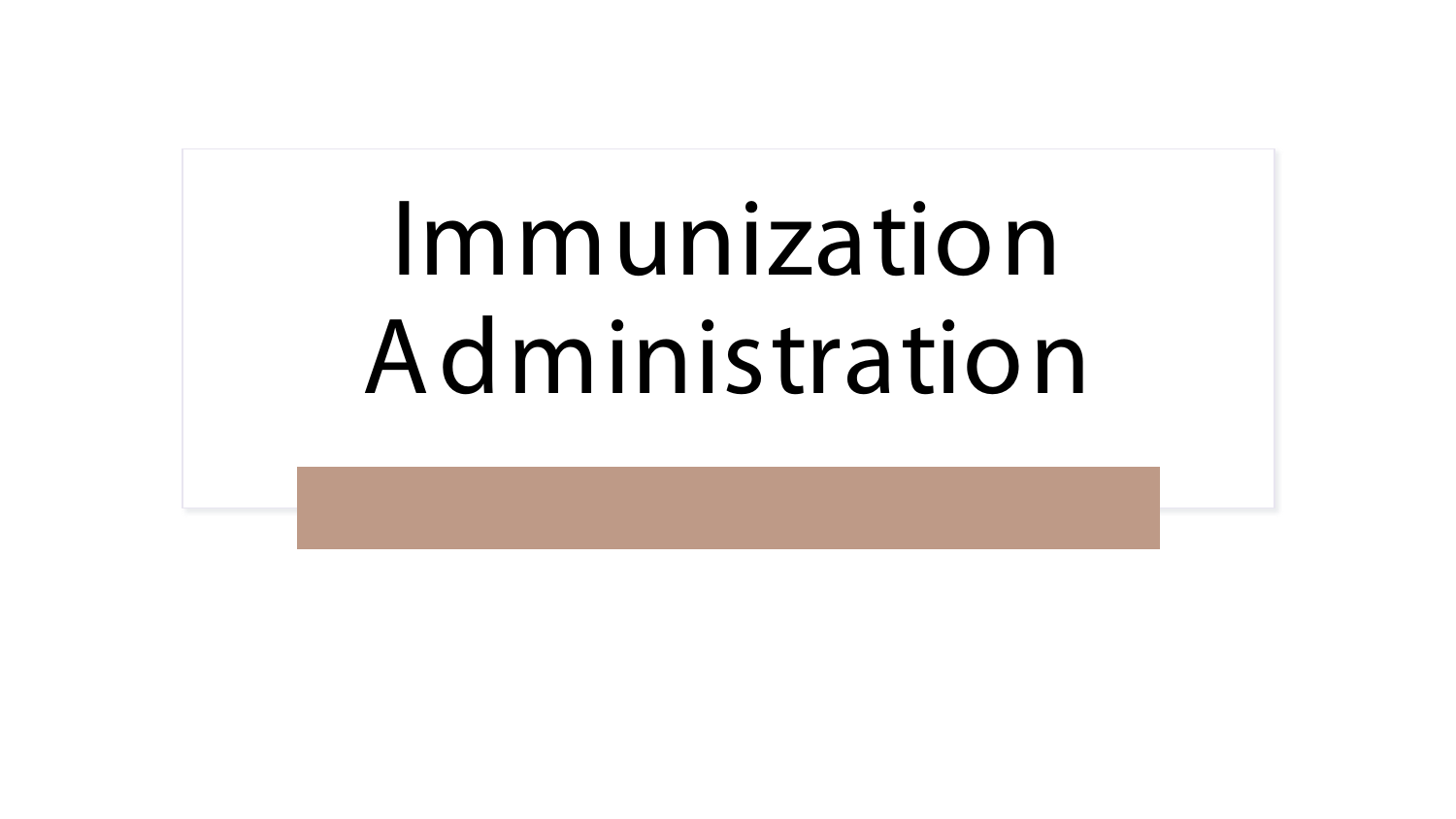### G eneral Precautions

- G oal of administration is to decrease risk for spread and exposure of disease
- Proper sanitation practices
	- Hand washing
	- Wearing gloves\*
	- Drawing up vaccines in clean area
	- Multi-dose vials not kept or taken into direct patient care area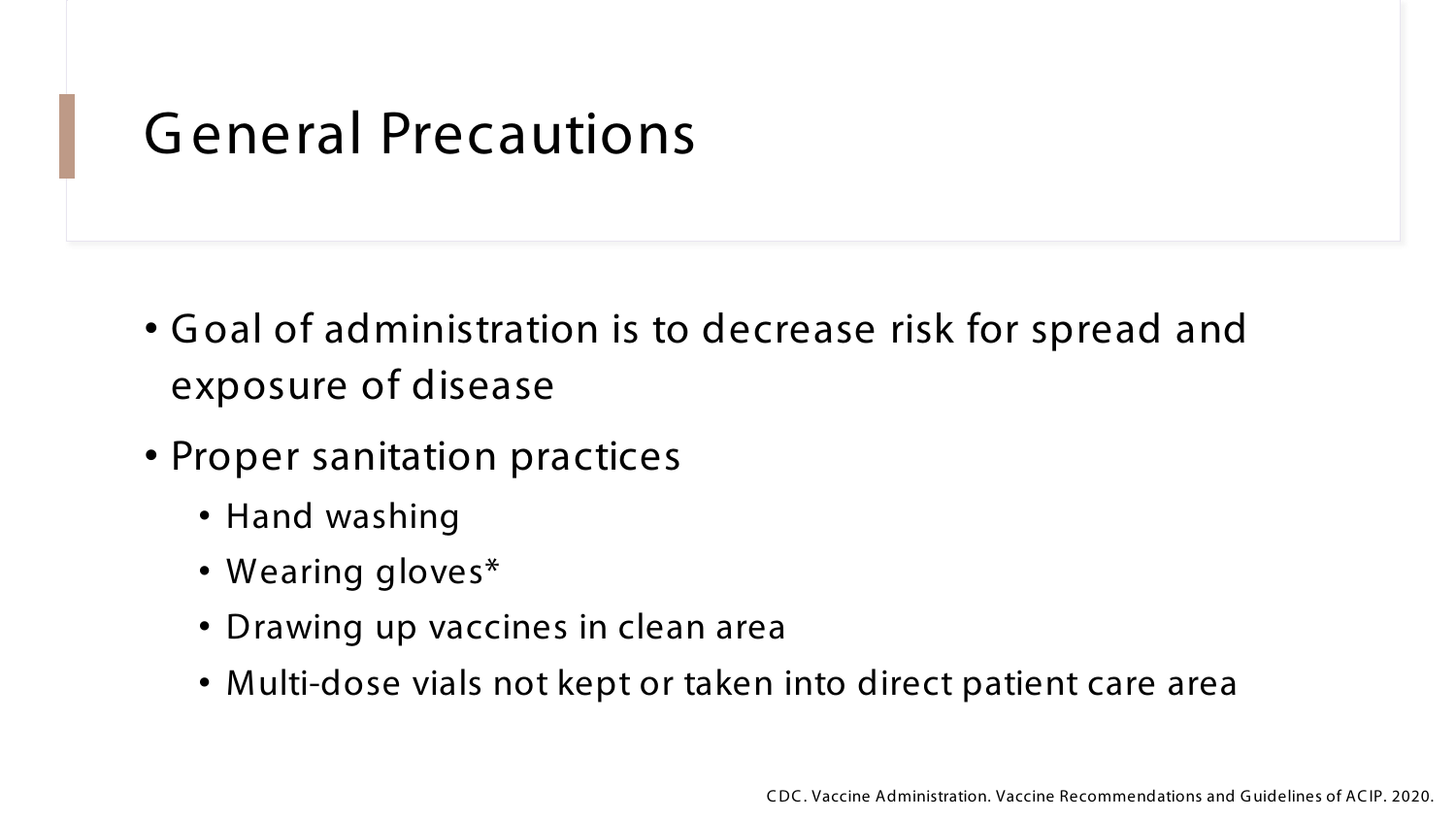### Safe Use of Needles and Syringes

- The Needlestick Safety and Prevention Act enacted by O SHA in 2000
	- Reduce accidental needlesticks and spread of bloodborne pathogens
	- Sharps containers, safety mechanisms on needles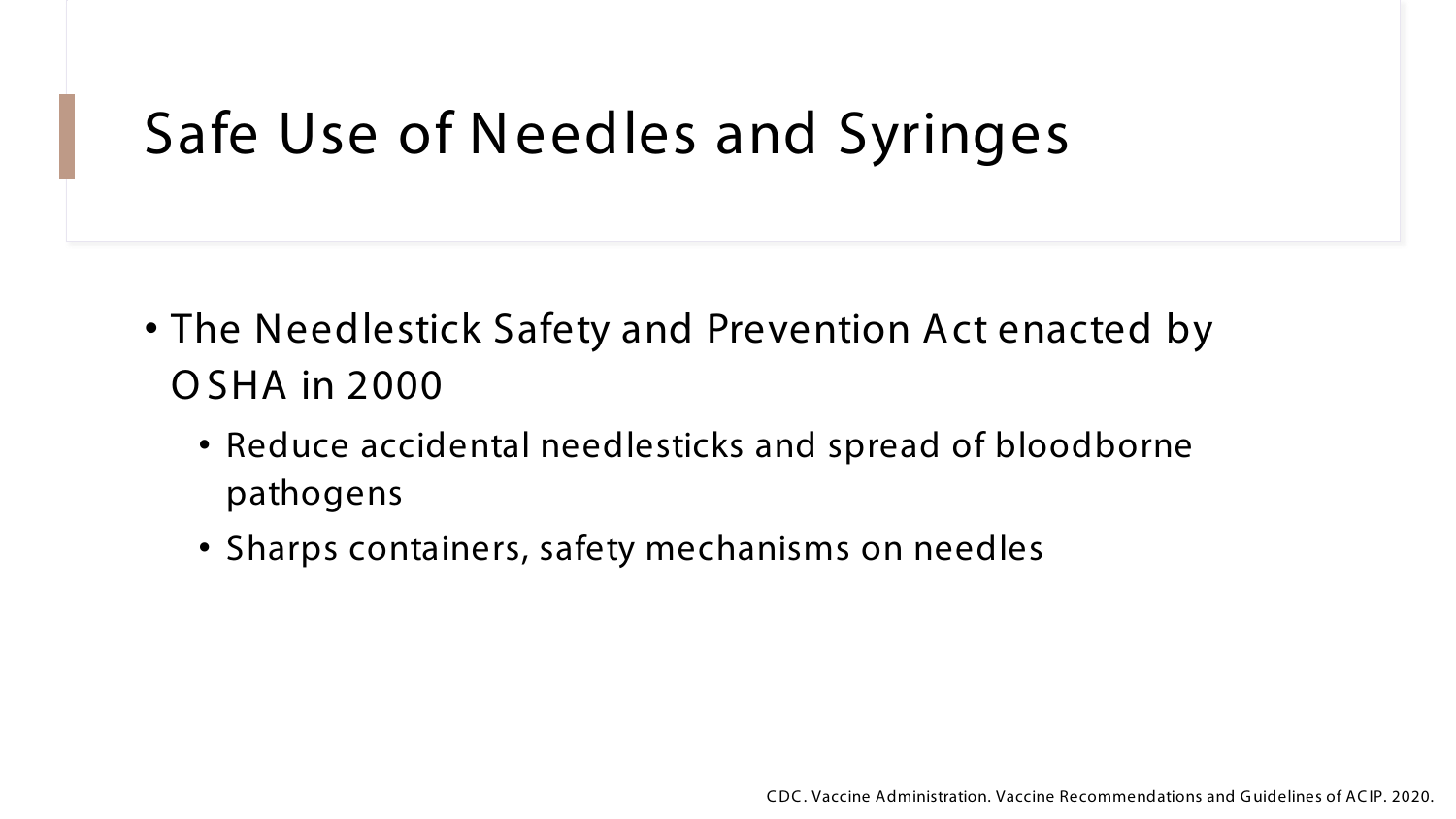### Needle Length and Injection Site: Intramuscular Injection

| Children (birth-18 years) |                       |                           |  |
|---------------------------|-----------------------|---------------------------|--|
| Age Group                 | <b>Injection Site</b> | Needle Length             |  |
| <b>Neonates</b>           | Anterolateral thigh   | 5/8 inch (16 mm)          |  |
| Infants, 1-12 months      | Anterolateral thigh   | 1 inch $(25 \text{ mm})$  |  |
| Toddlers, 1-2 years       | Anterolateral thigh   | 1-1.25 inches (25-32 mm)  |  |
|                           | Deltoid muscle of arm | $5/8 - 1$ inch (16-25 mm) |  |
| Children, 3-10 years      | Anterolateral thigh   | 1-1.25 inches (25-32 mm)  |  |
|                           | Deltoid muscle of arm | $5/8 - 1$ inch (16-25 mm) |  |
| Children, 11-18 years     | Anterolateral thigh   | 1-1.5 inches (25-38 mm)   |  |
|                           | Deltoid muscle of arm | $5/8 - 1$ inch (16-25 mm) |  |

C DC . Vaccine Administration. Vaccine Recommendations and G uidelines of AC IP. 2020.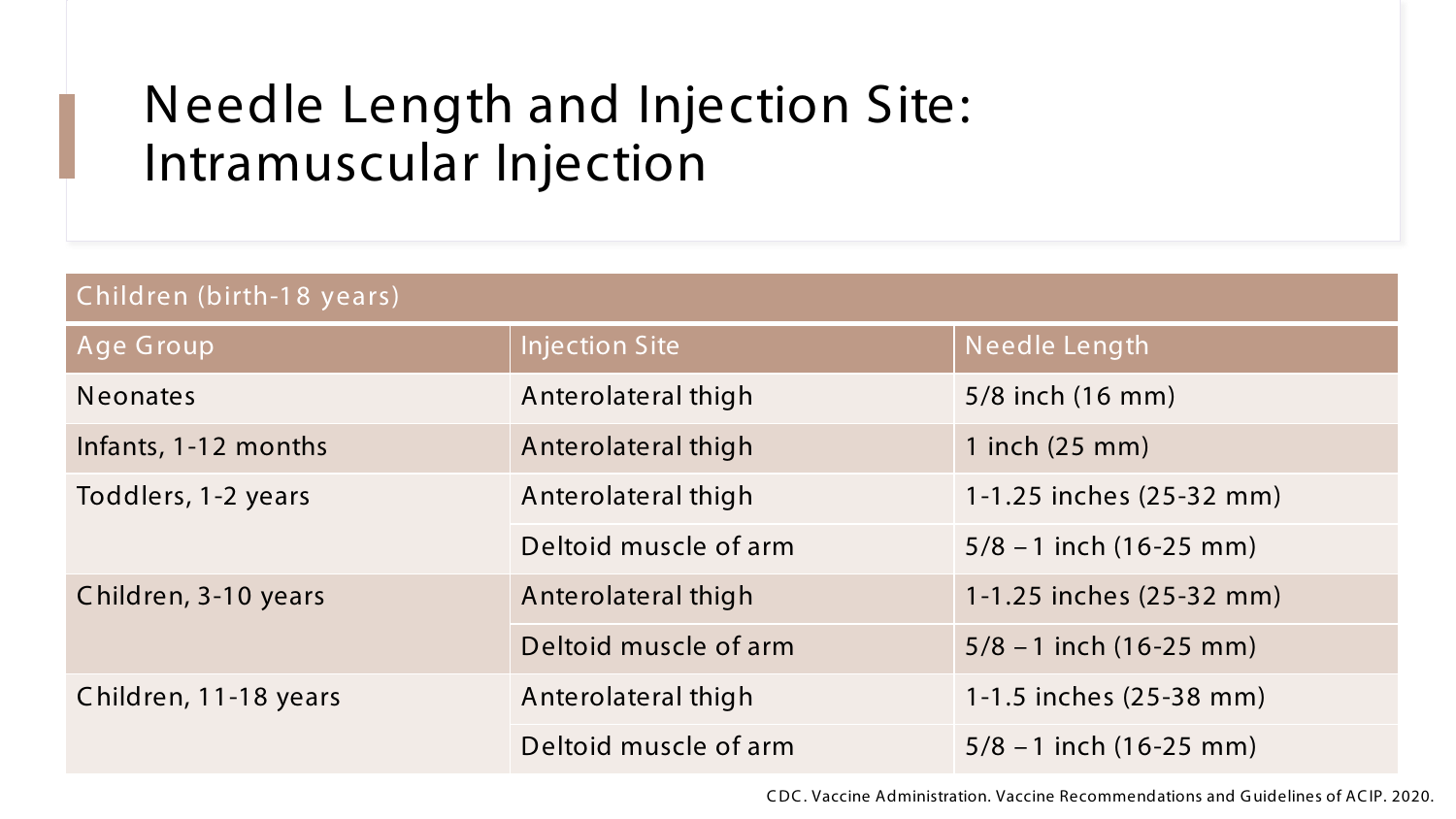### Needle Length and Injection Site: Intramuscular Injection

| Adults ( $\geq$ 19 years)             |                          |                           |  |
|---------------------------------------|--------------------------|---------------------------|--|
| Age Group                             | Needle Length Site       | <b>Injection Site</b>     |  |
| Men and women, $<$ 60 kg (130lbs)     | 1 inch $(25 \text{ mm})$ | Deltoid muscle of the are |  |
| Men and women, 60-70 kg (130-152 lbs) | 1 inch $(25 \text{ mm})$ |                           |  |
| Men, 70-118 kg (152-260 lbs)          | 1-1.5 inches (25-38 mm)  |                           |  |
| Women, 70-90 kg (152-200 lbs)         |                          |                           |  |
| Men, $> 118$ kg (260 lbs)             | 1.5 inches (38 mm)       |                           |  |
| Women, > 90 kg (200 lbs)              |                          |                           |  |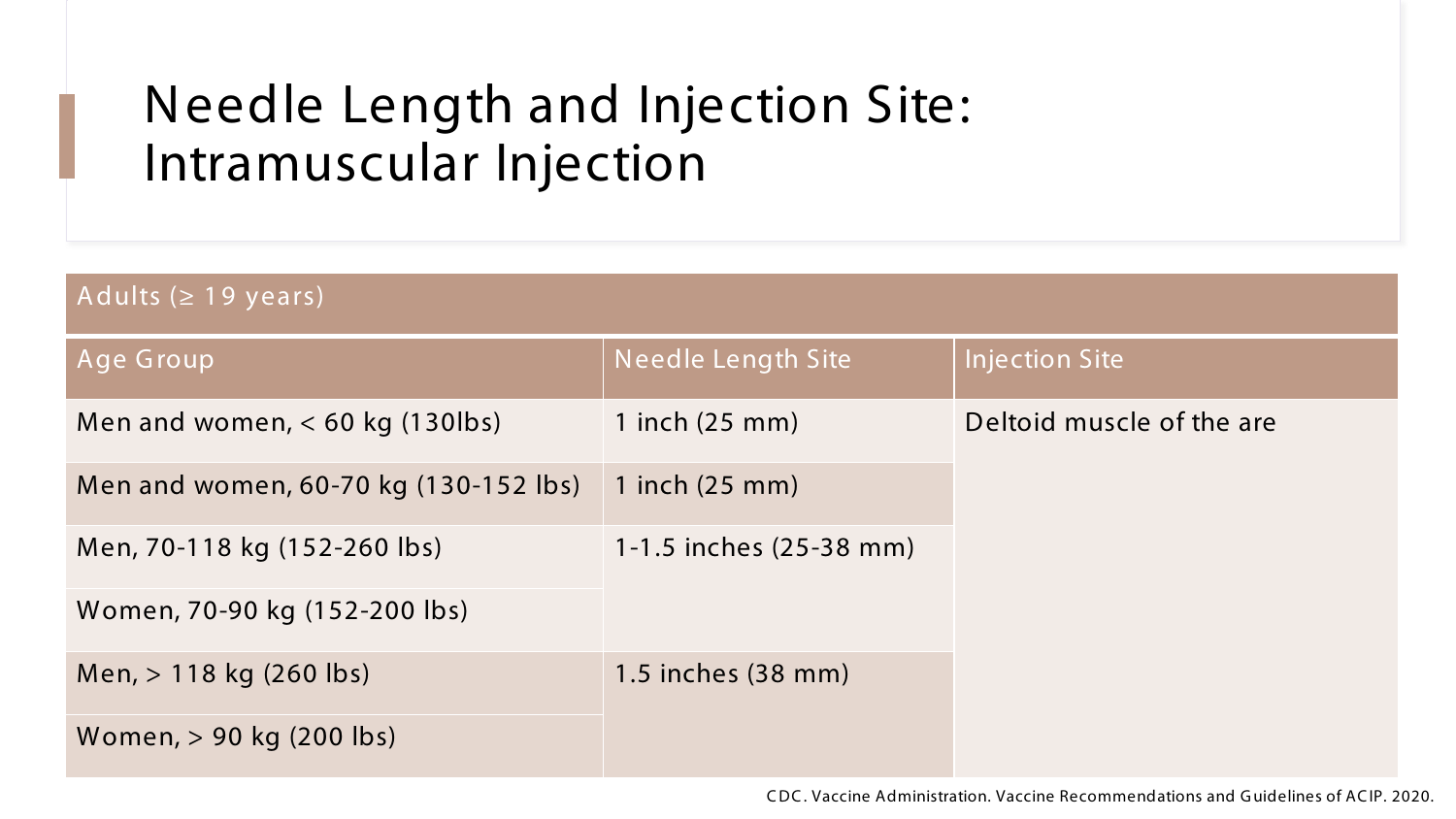Needle Length and Injection Site: Subcutaneous Injection

- 5/8-inch, 23 to 25-gauge needle
- Administered at a 45-degree angle
- Infants aged < 12 months
	- Inject into thigh
- Persons > 12 months old
	- Inject into upper-outer triceps area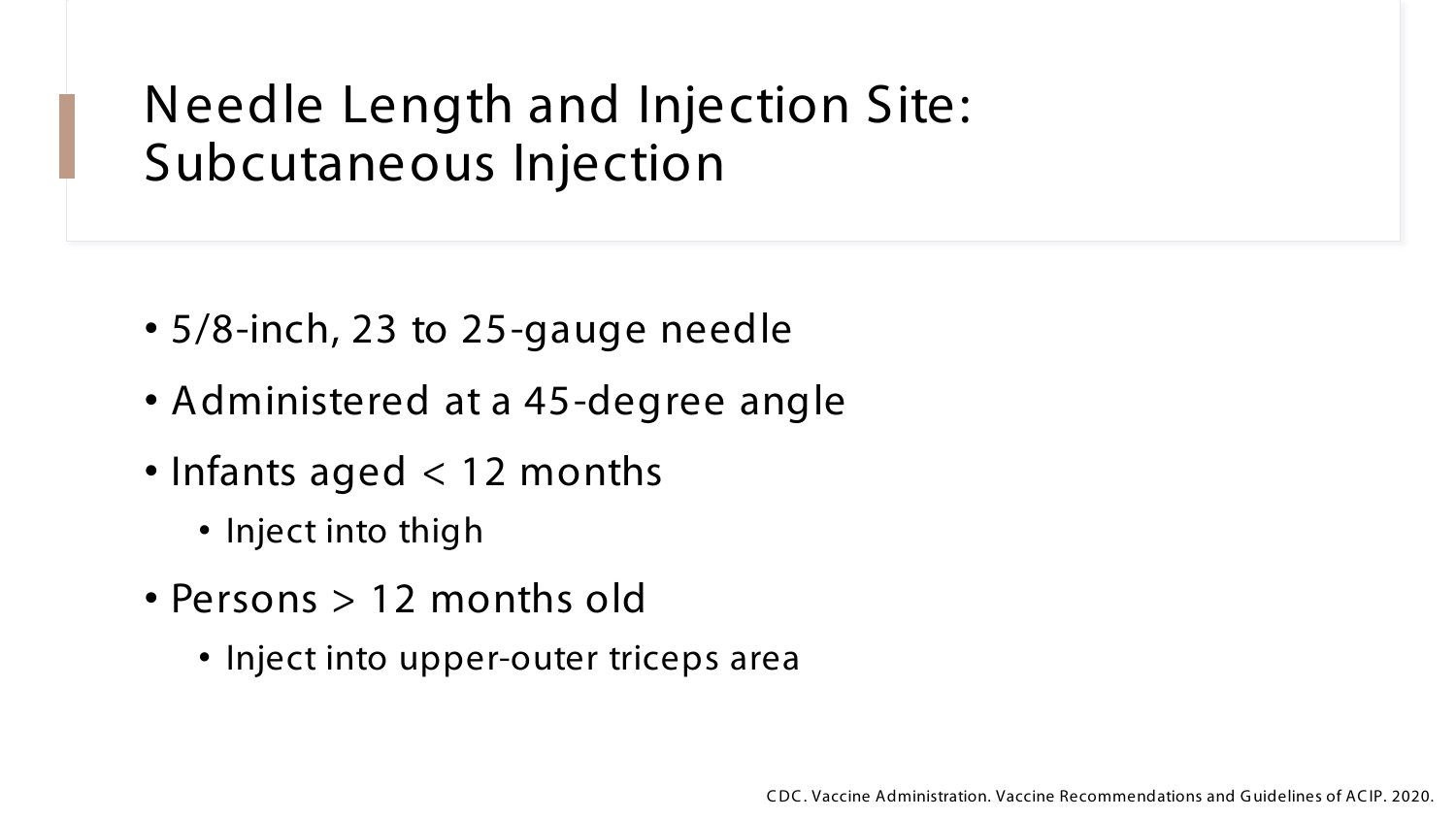### Administering Multiple Injections

- Multiple vaccines can be administered at a single visit
	- Administer each at a different anatomical site
- If more than 2 vaccines are administered in a single limb
	- Separate by > 1 inch
	- Allows for local reactions to be differentiated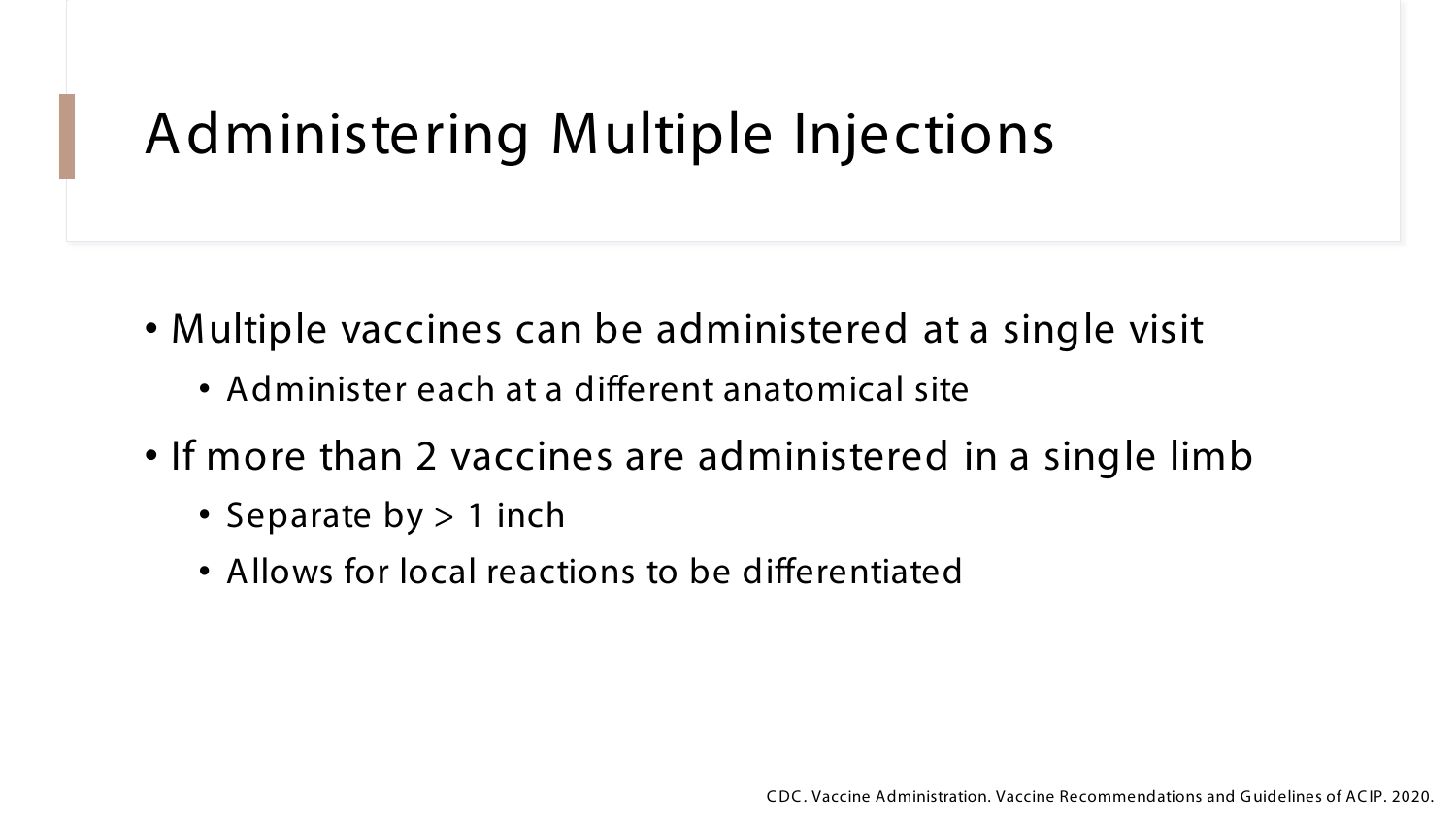### C ontraindications to Vaccines

- Live attenuated vaccinations are contraindicated in:
	- Severely immunocompromised patients
	- Women known to be pregnant
- Pertussis vaccine is contraindicated in:
	- Patients who experienced encephalopathy within 7 days after administration of a previous dose of pertussis-containing vaccine
- Rotavirus vaccine is contraindicated in:
	- Patients with Severe C ombined Immunodeficiency (SC ID) disease
	- Patient with a history of intussusception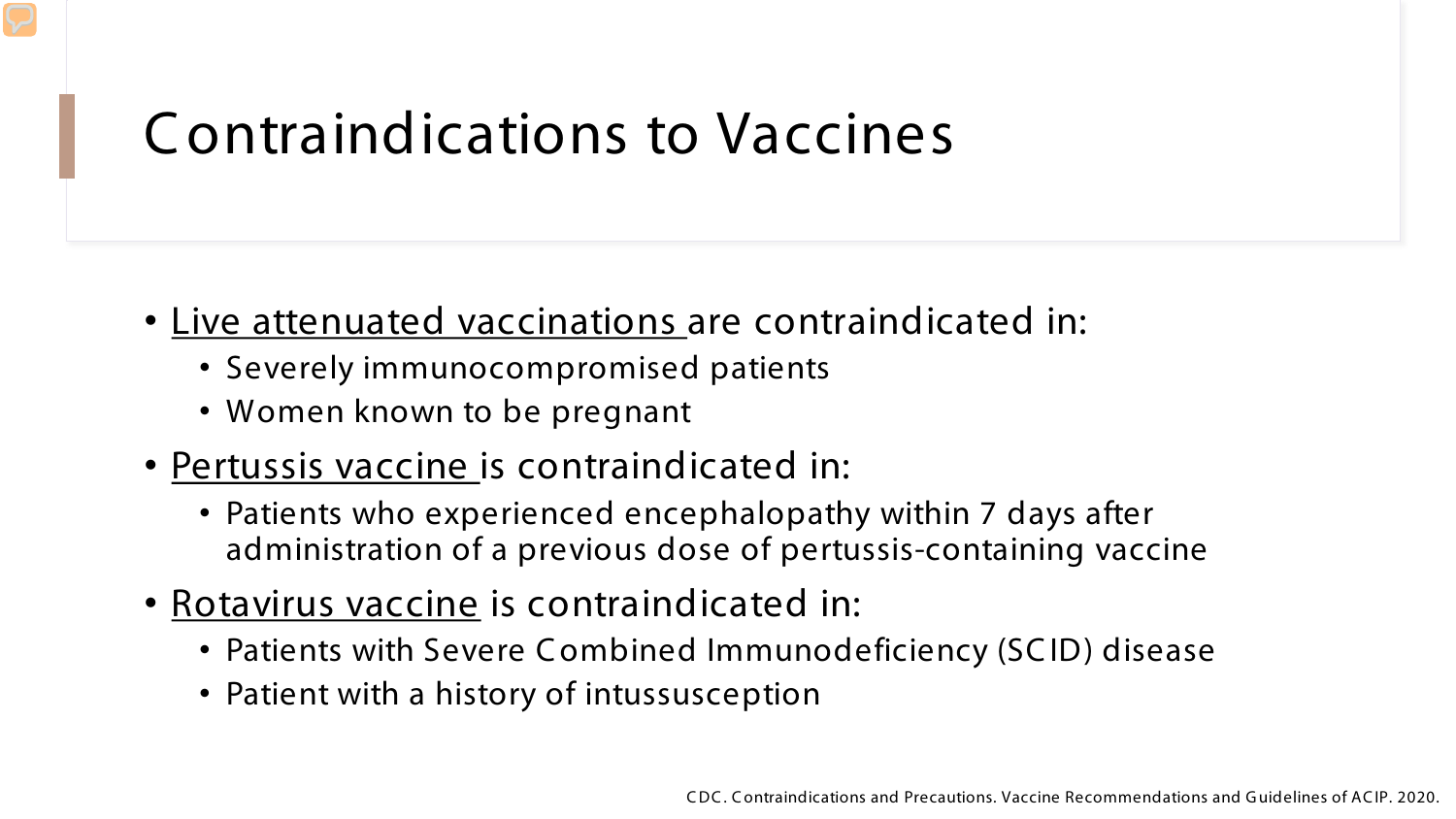# Monitoring after Immunizations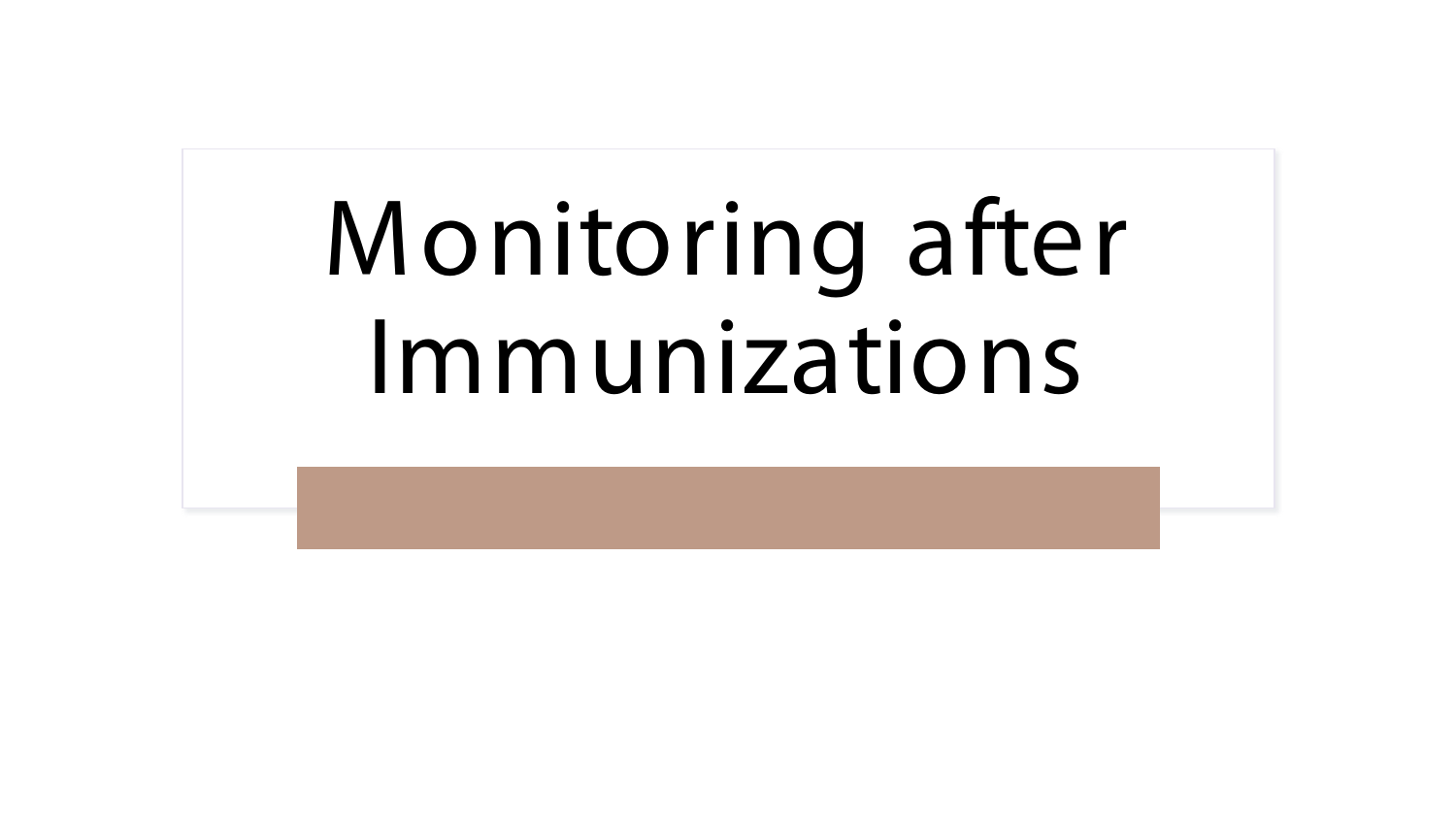### Adverse Effects

- C ommon adverse effects
	- Redness / irritation at the injection site
	- Soreness in muscle
- Severe adverse effects
	- Syncope
	- Anaphylaxis
	- Seizures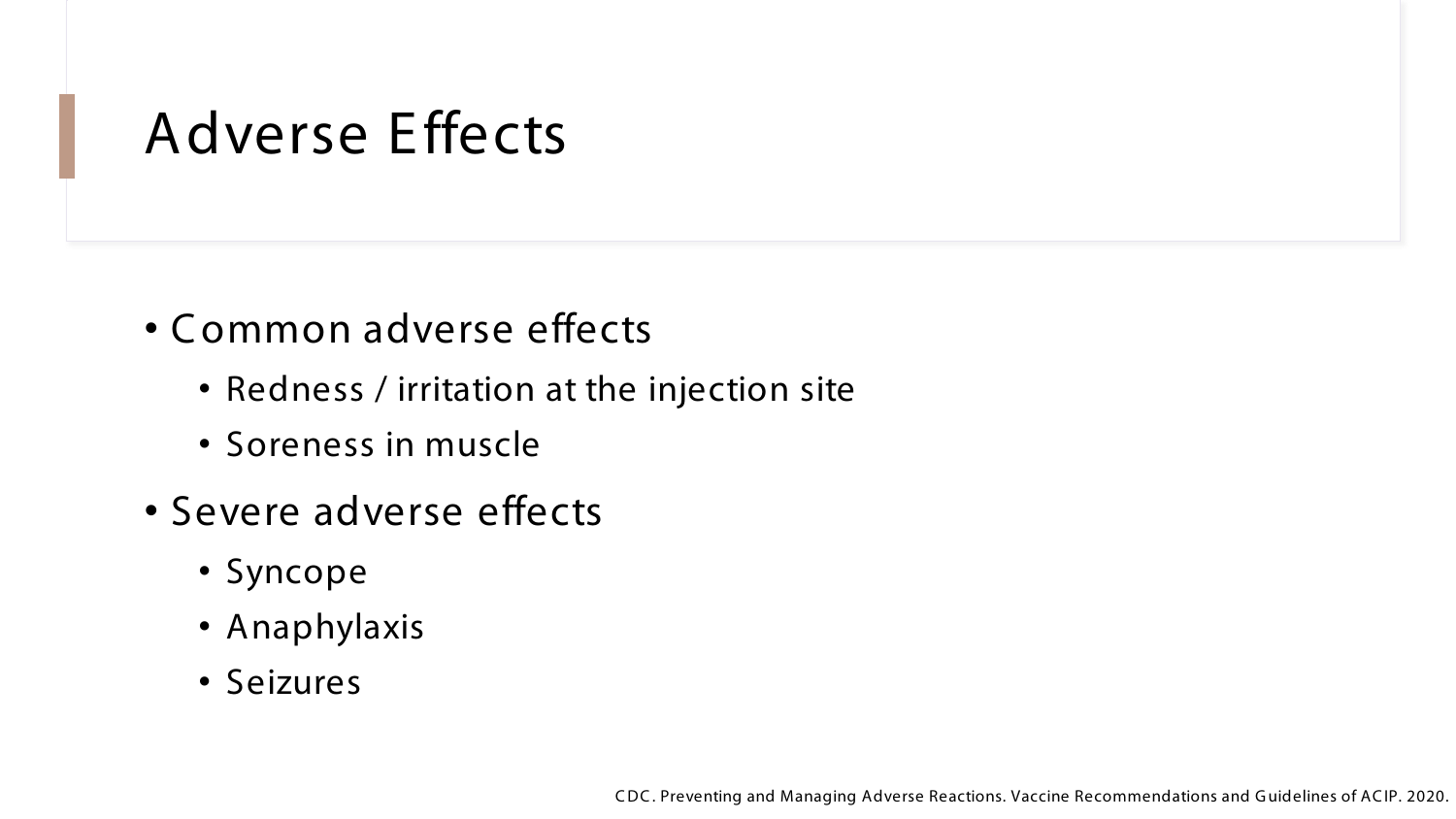### Monitoring

- Patients should be informed to stay at clinic or pharmacy to be observed for 15 minutes after vaccination is given
	- 80% of syncopal events occur within 15 minutes of administration
- Pharmacists should have emergency kits available that include epinephrine pens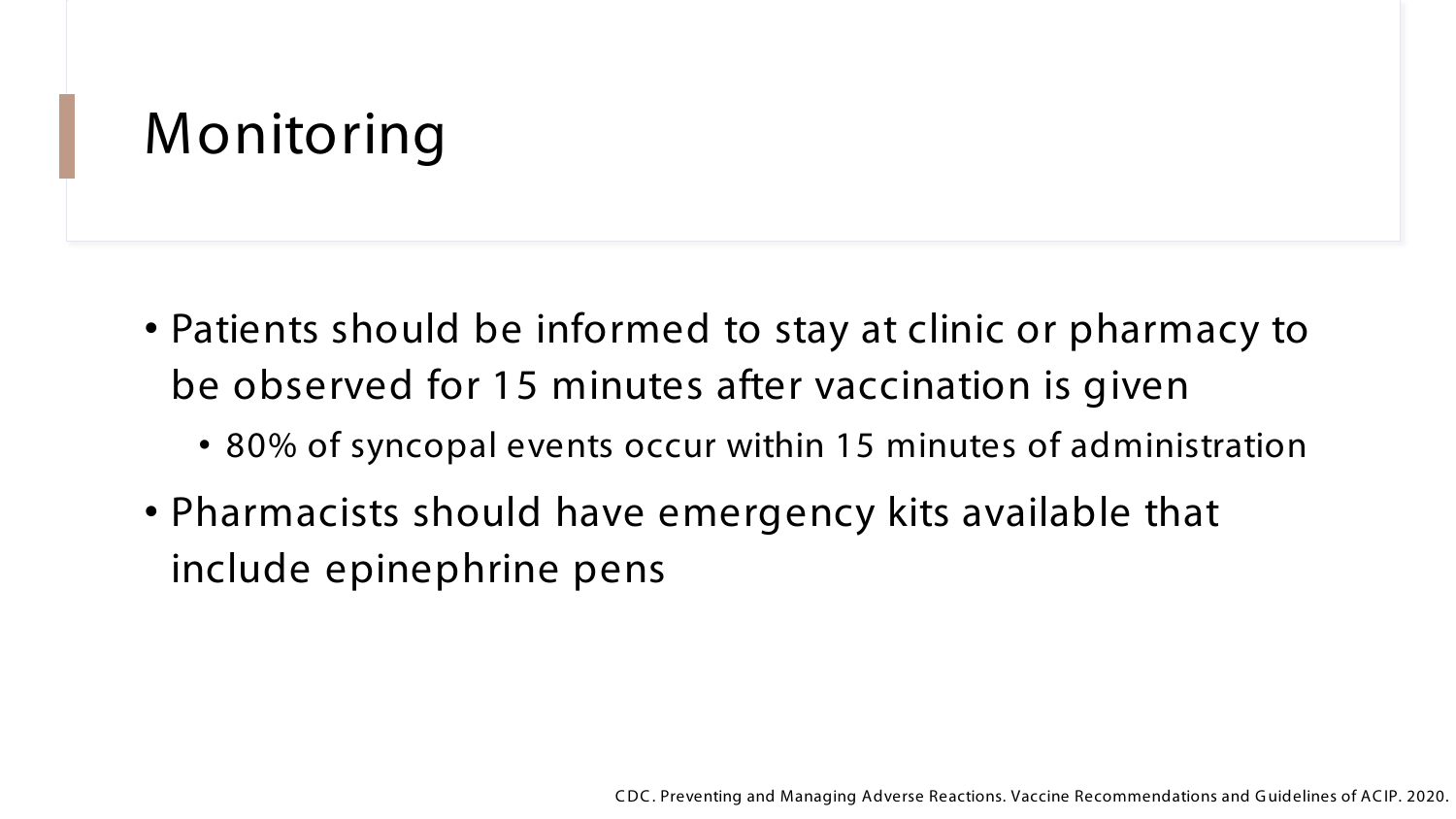### Management of Adverse Effects

- Syncope
	- Patient should be placed flat on a hard surface with legs elevated
- Anaphylaxis
	- Immediate intramuscular epinephrine
	- Additional doses of epinephrine should be available
	- If hypotensive, patient should lay on a flat, hard surface with legs elevated
	- Maintain airway
	- Prepare for immediate transfer to emergency facility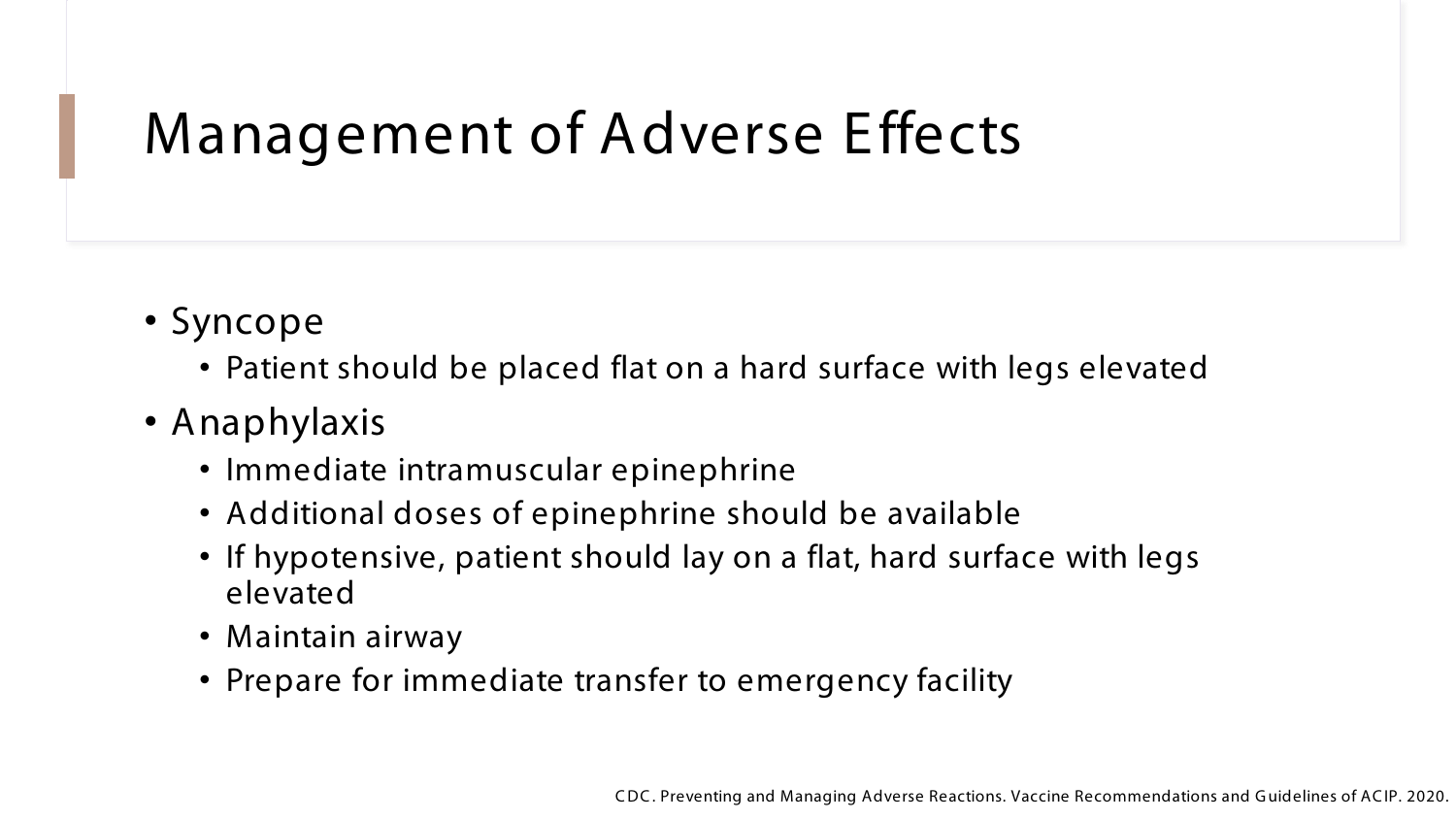# CDC Recommendations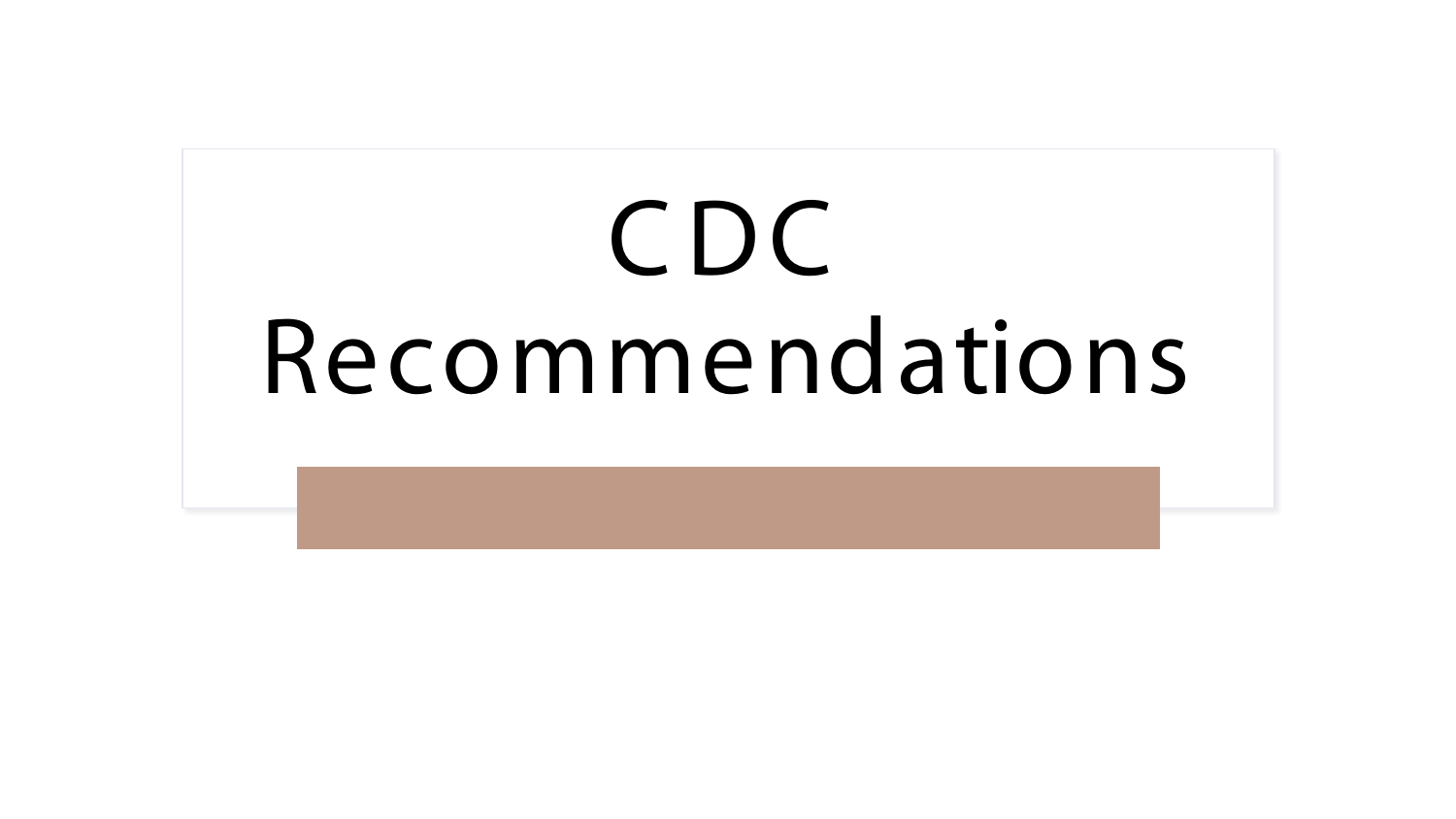### Immunization Schedules

#### <https://www.cdc.gov/vaccines/schedules/index.html>

#### For Health Care Providers

#### Child and Adolescent Immunization Schedule (birth through 18 years)



Parent-Friendly

**Schedule for Preteens** 

and Teens (7-18 years)

#### **Adult Immunization Schedule (19)** years and older)



Do you know which

adult vaccines need?

#### **Resources for Health Care Providers**



#### For Parents & Adults



Parent-Friendly Schedule for Infants and Children (birth-6 years)



**Resources for Parents Resources for Adults** 

#### **Vaccines and Immunizations**

Advisory Committee on Immunization Practices  $(ACIP)$ 

**Vaccine Information Statements** 



**Related Pages** 

Download "CDC Vaccine Schedules" free for iOS and Android devices.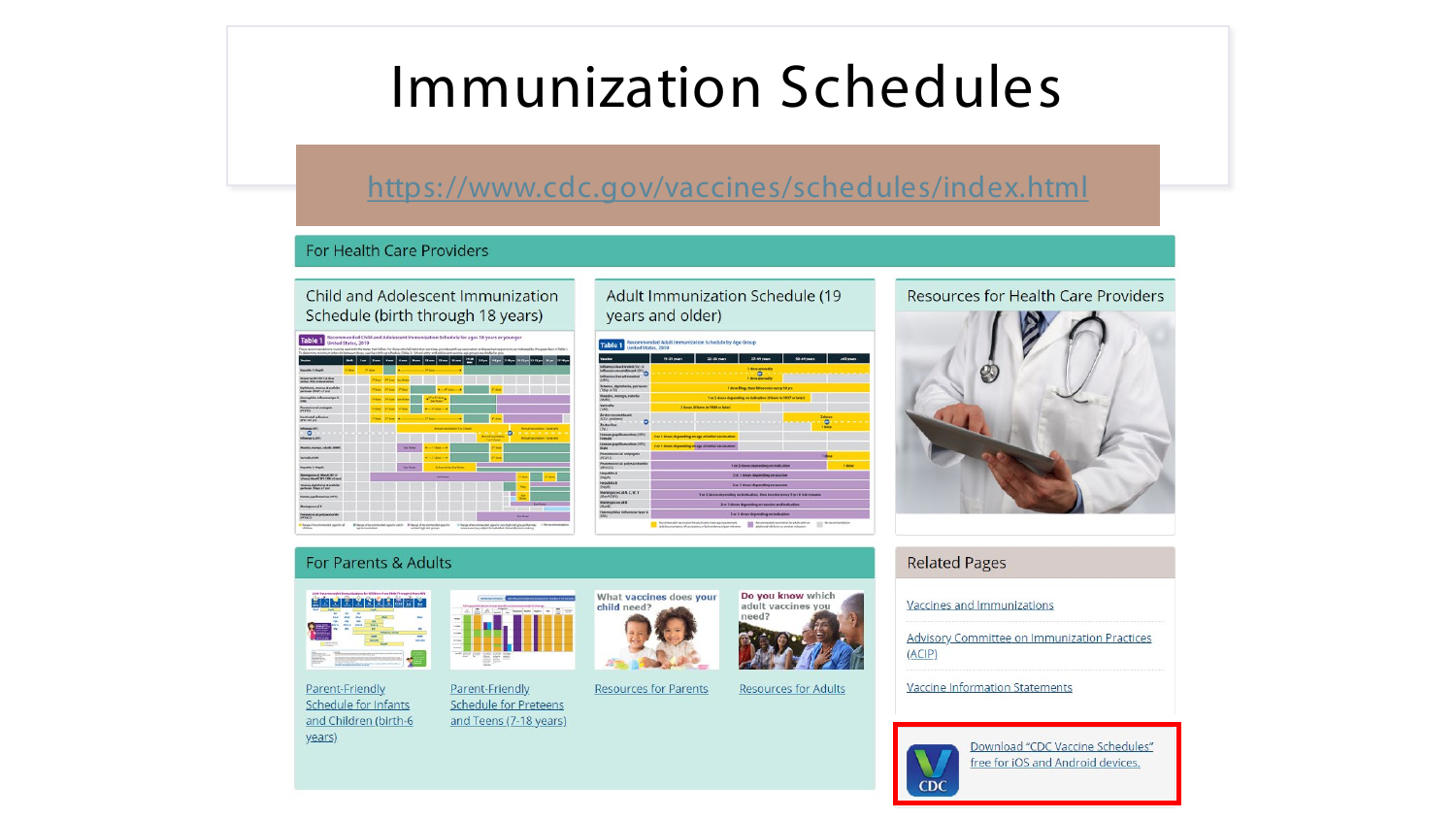## Missouri State Law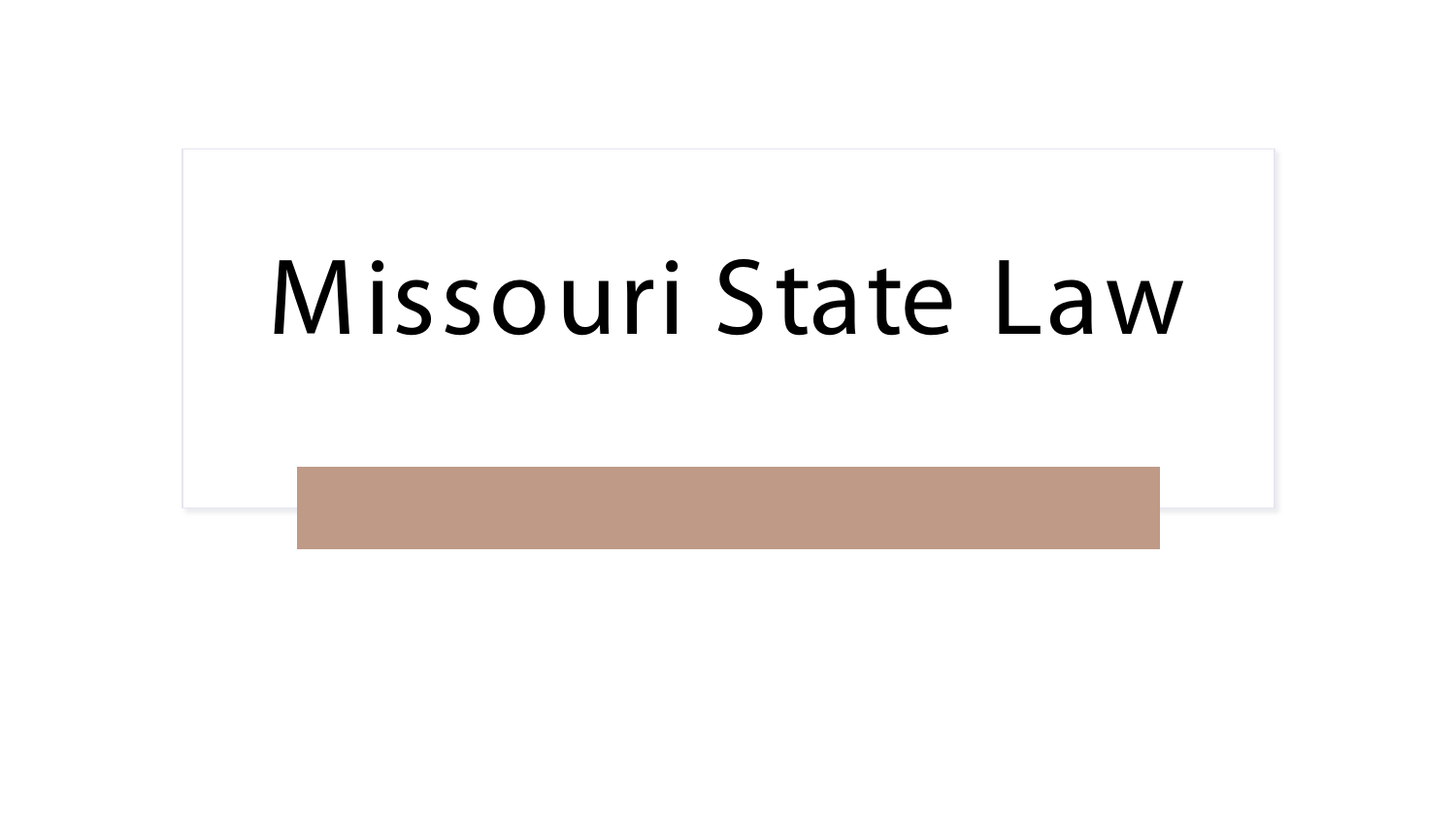### Administration of Vaccines Per Protocol

- A pharmacist may administer vaccines… pursuant to a written protocol with a Missouri licensed physician
- Vaccines must be administered and stored in accordance with treatment guidelines established by the C enters for Disease C ontrol (C DC ) and manufacturer's guidelines
- A pharmacist may only delegate vaccine administration to an intern pharmacist… under the direct supervision of a pharmacist qualified to administer vaccines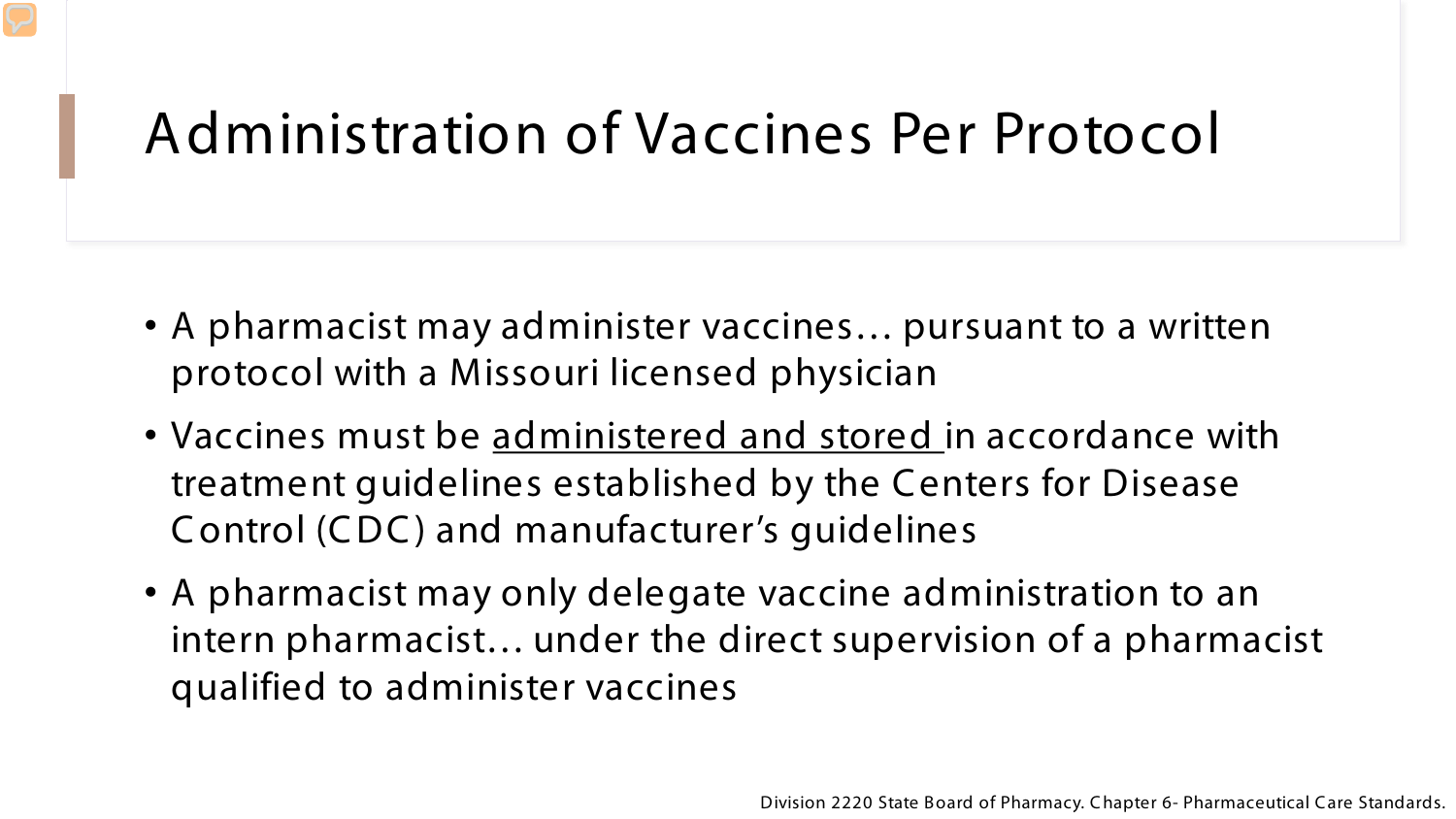### Pharmacist Q ualifications to Immunize

- Pharmacists must first file a Notification of Intent (NO I) to administer vaccines with the Missouri Board of Pharmacy
	- Pharmacy license
	- Provider level cardiopulmonary resuscitation (C PR) or basic life support (BLS) certification
	- C ompletion of vaccination certification program accredited by AC PE or an accredited medical or pharmacy school approved by the Board of Pharmacy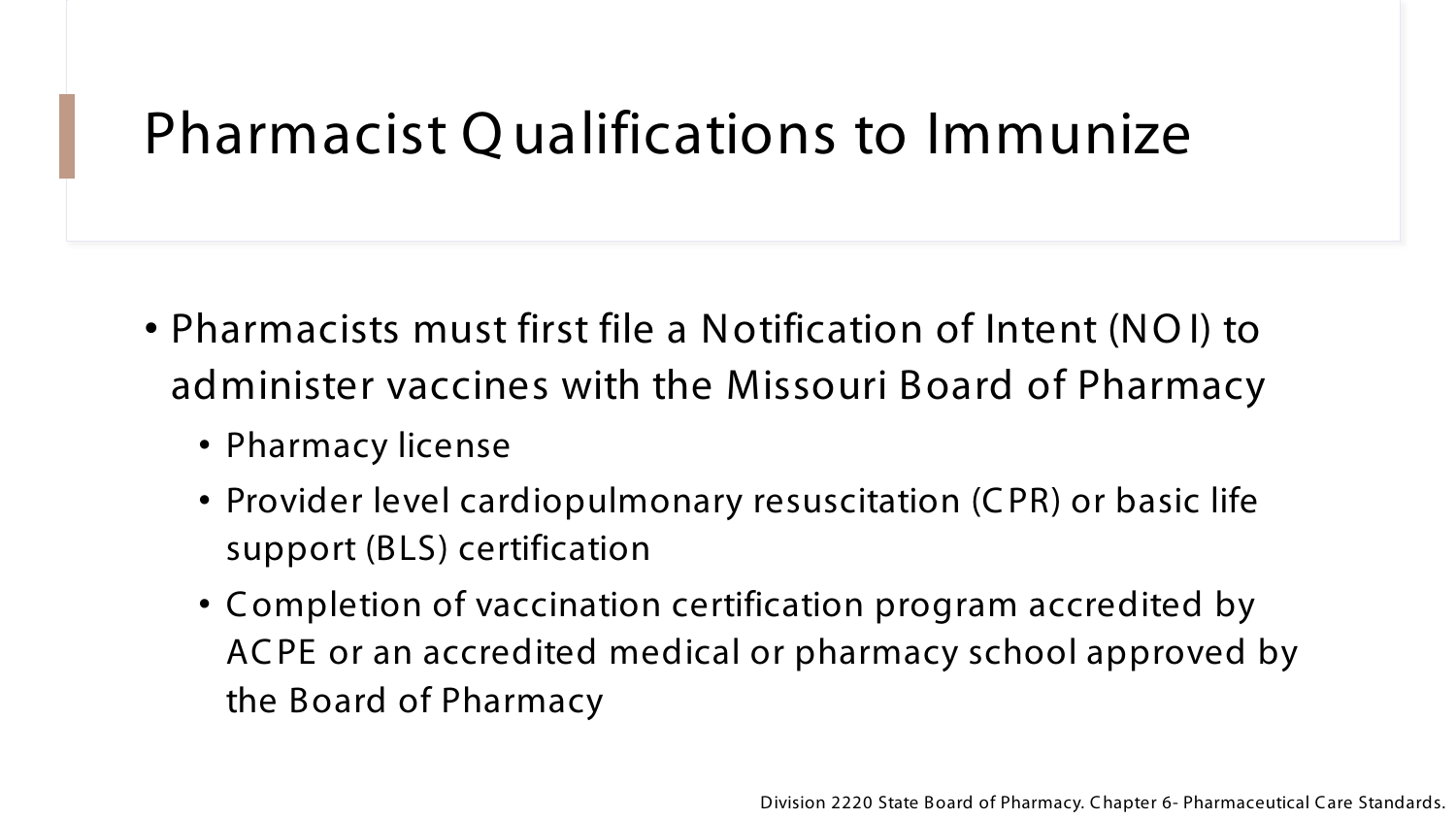### Notification after Immunizations

- After immunization, pharmacist must notify:
	- All persons or entity required by state and federal law
	- The protocol physician
	- Patients primary care provider
- If adverse event occurs, notify:
	- Primary care and protocol provider within 24 hours
	- Vaccine Adverse Event Reporting System (VAERS) within 30 days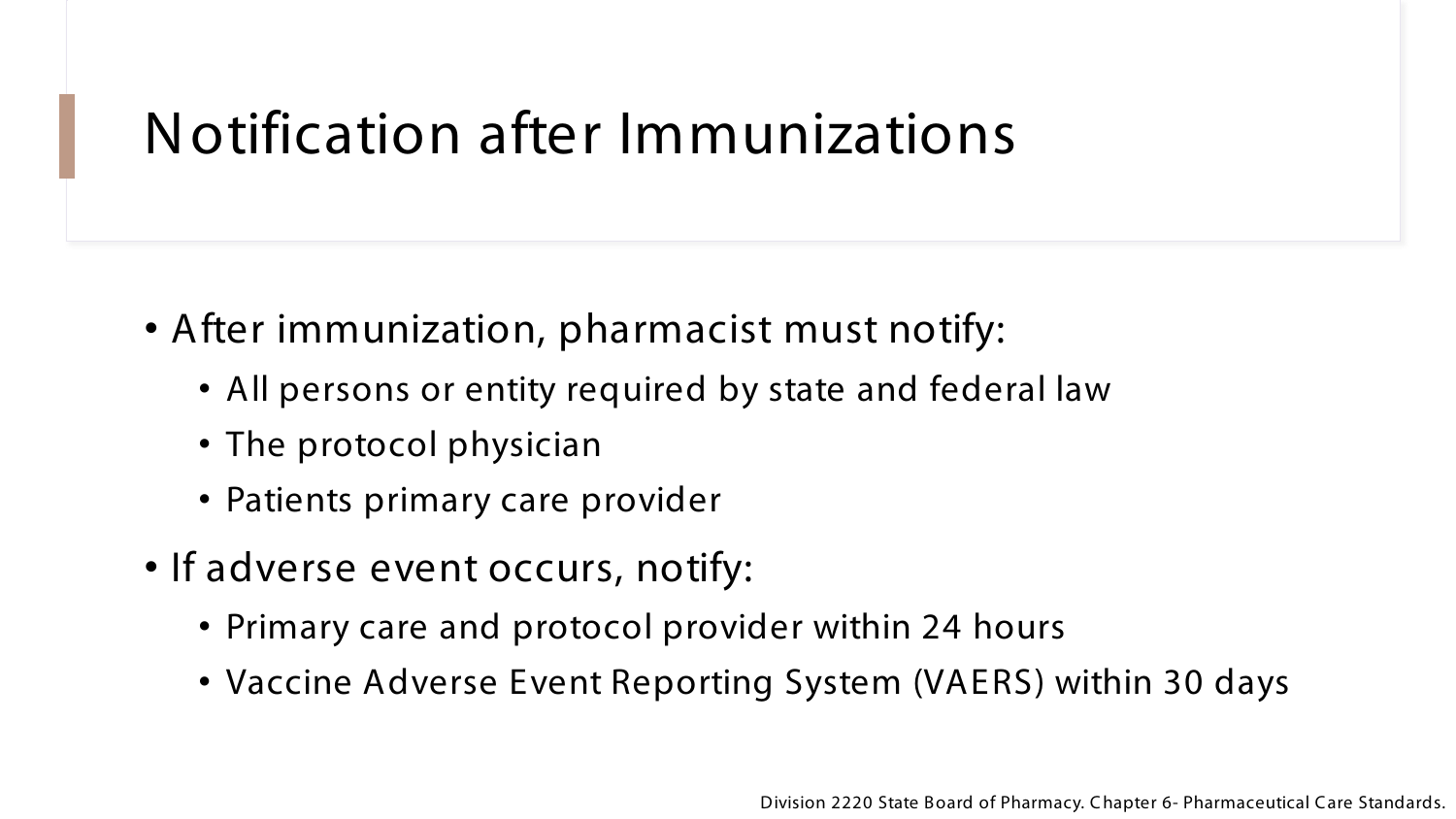### Record Keeping

- All records of vaccinations and notifications of providers must be kept for two (2) years
- Record must include:
	- Patient's name, address and date of birth
	- Date, route, and anatomic site of administration
	- Vaccine's name, dose, manufacturer, lot number and expiration date
	- Name and address of primary care provider (provided by patient)
	- Identity of pharmacist (or intern pharmacist and pharmacist)
	- Any adverse effect, if notified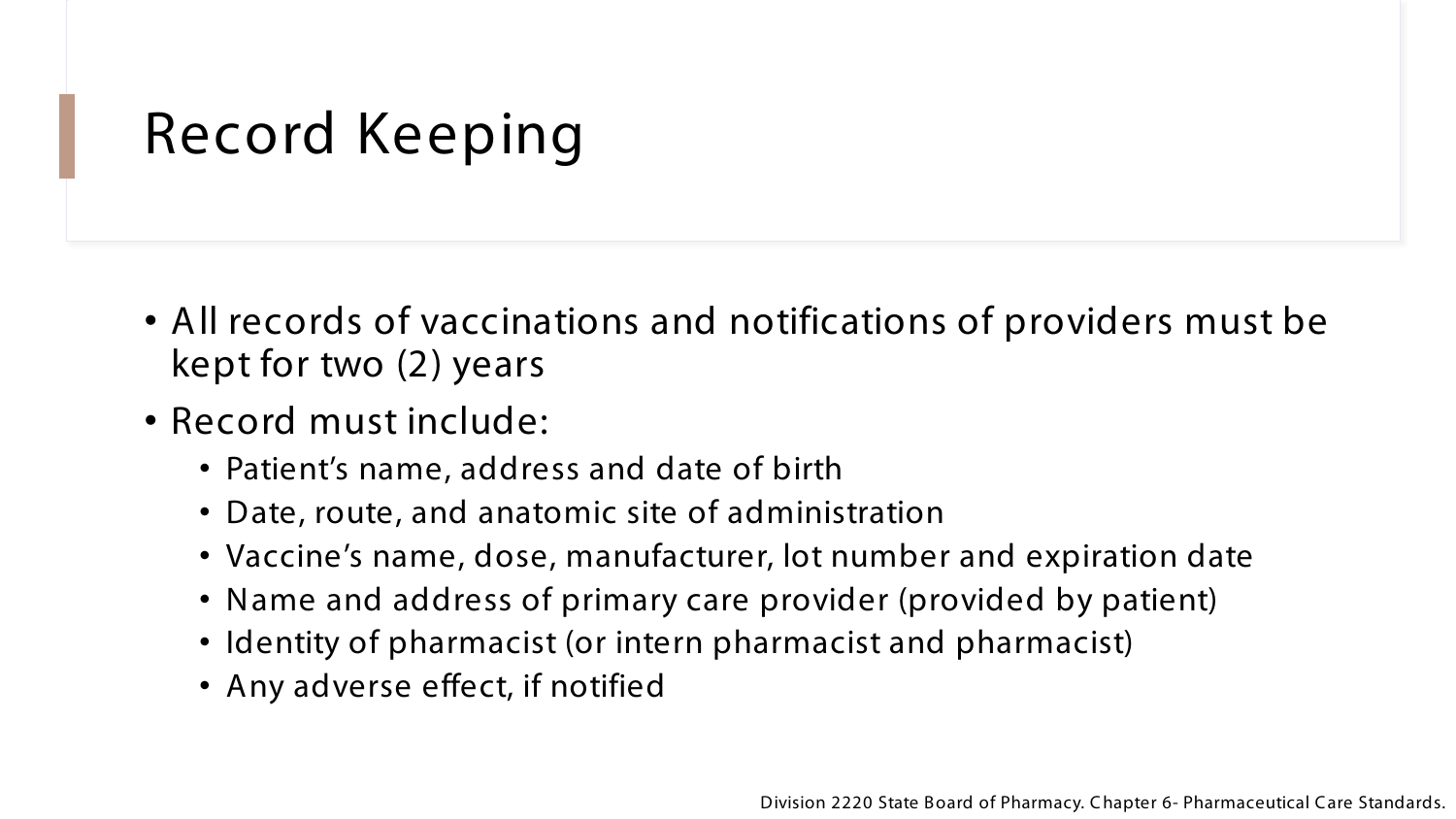### ShowMeVax Reporting

- Pharmacists are required to report all immunizations administered to ShowMeVax, unless the patient does not allow the information to be shared
- If a patient does not allow information to be shared, the primary care provider must be notified within 14 days of vaccine administration
- Section 338.010.13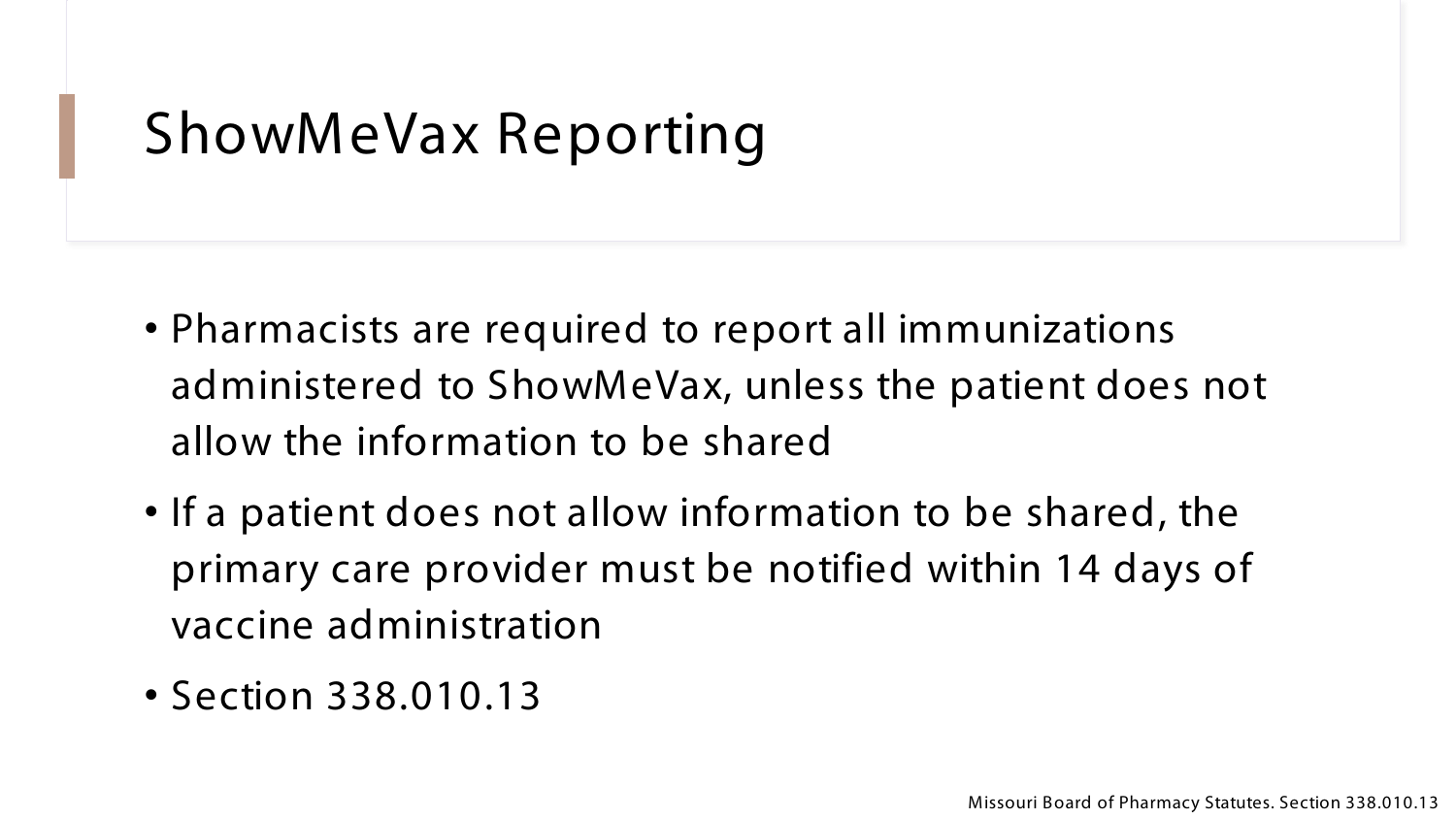# Pharmacy Technician's Role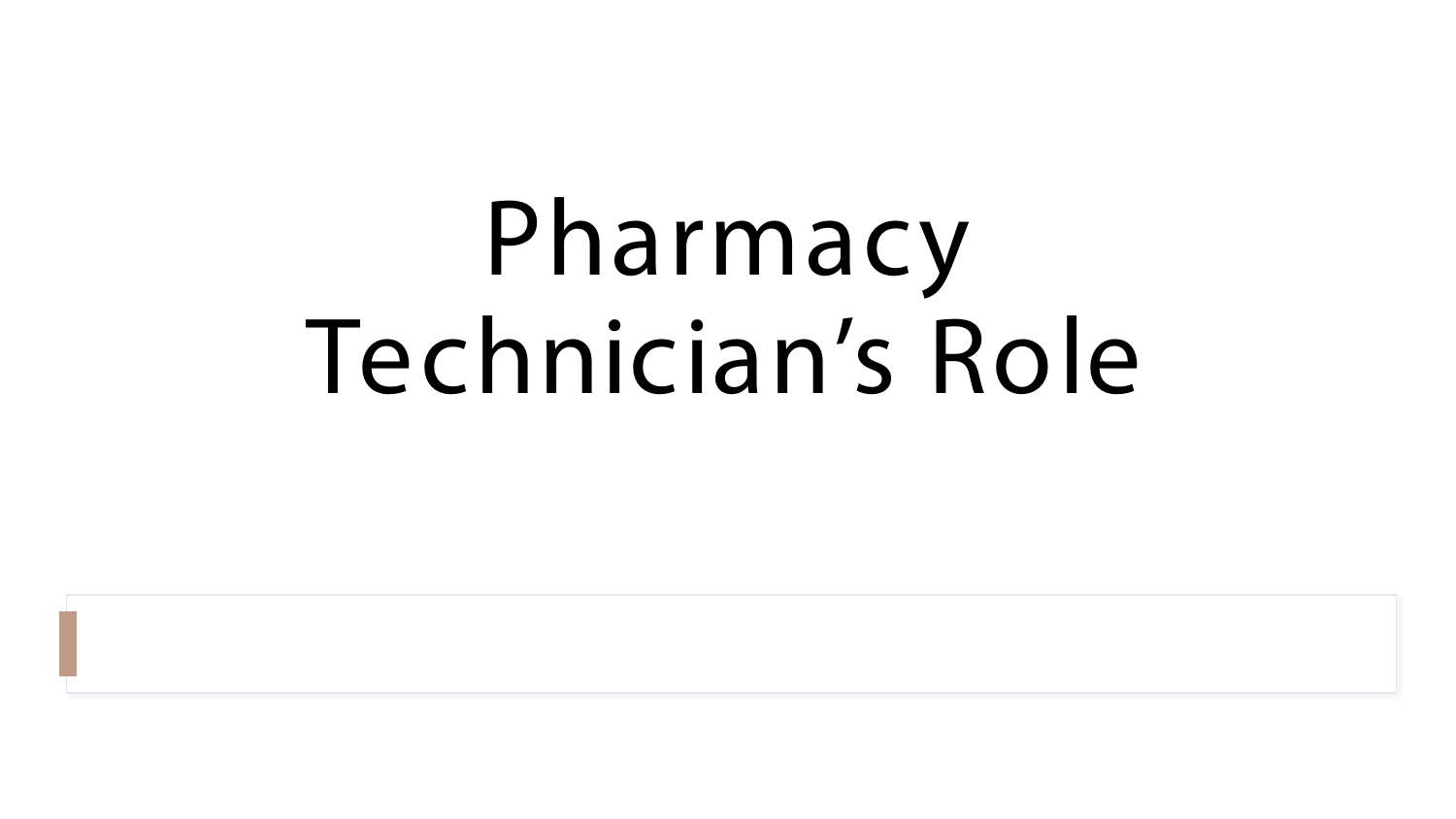### Pharmacy Technician's Role

- Ensure safe storage, preparation, and dispensing of vaccinations
- Assist the pharmacist in identifying patients who may need to be immunized
- Review appropriate documentation and record keeping
- Assist with notifying ShowMeVax / prescriber of the immunization record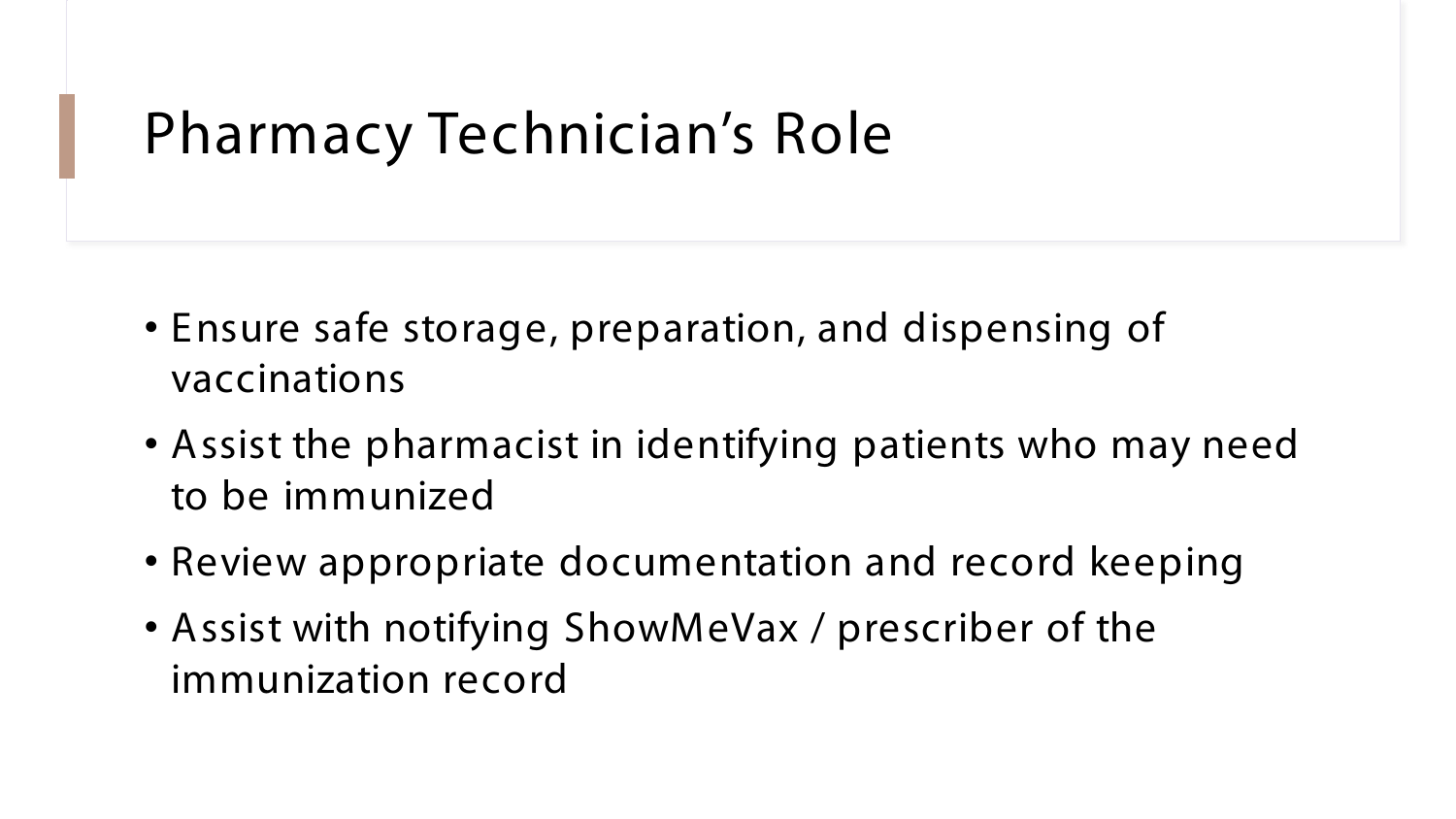### References

C DC . C ontraindications and Precautions. Vaccine Recommendations and G uidelines of AC IP. 2020. <https://www.cdc.gov/vaccines/hcp/acip-recs/general-recs/contraindications.html>

C DC . Vaccine Administration. Vaccine Recommendations and G uidelines of AC IP. 2020. [https://www.cdc.gov/vaccines/hcp/acip-recs/general-recs/administration.html#t6\\_1](https://www.cdc.gov/vaccines/hcp/acip-recs/general-recs/administration.html#t6_1)

C DC . Preventing and Managing Adverse Reactions. Vaccine Recommendations and G uidelines of AC IP. 2020. <https://www.cdc.gov/vaccines/hcp/acip-recs/general-recs/adverse-reactions.html>

C DC . Immunization Schedules. 2020. <https://www.cdc.gov/vaccines/schedules/index.html>

20 CSR 2220-6.050. Administration of Vaccines Per Protocol. Rules of Department of C ommerce and Insurance. Division 2220 State Board of Pharmacy. C hapter 6- Pharmaceutical C are Standards.

Missouri Board of Pharmacy Statutes. Section 338.010.13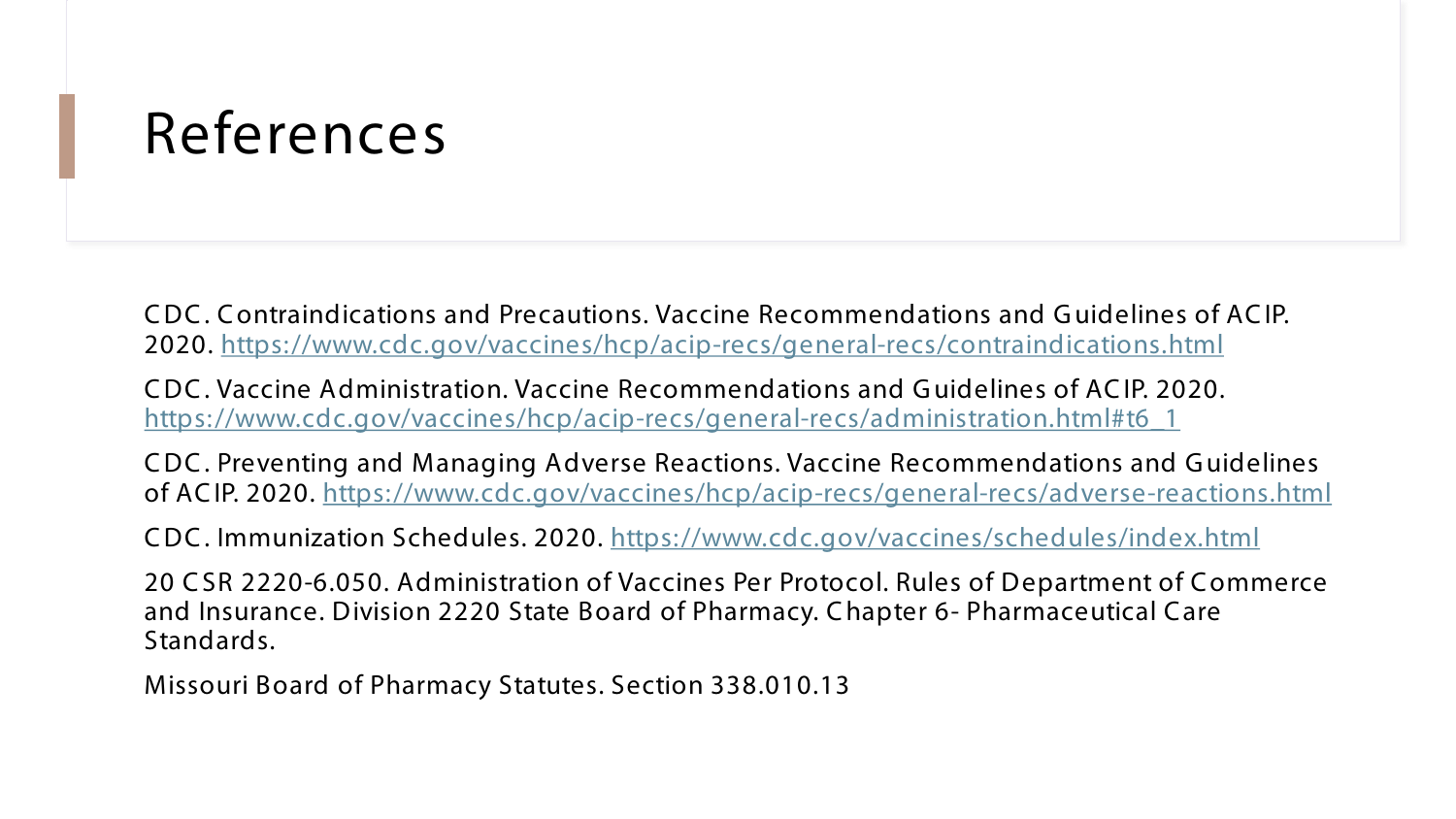## Q uestions?

Sara Lauterwasser, Pharm.D. PGY-1 Pharmacy Practice Resident Truman Medical C enter sara.Lauterwasser@tmcmed.org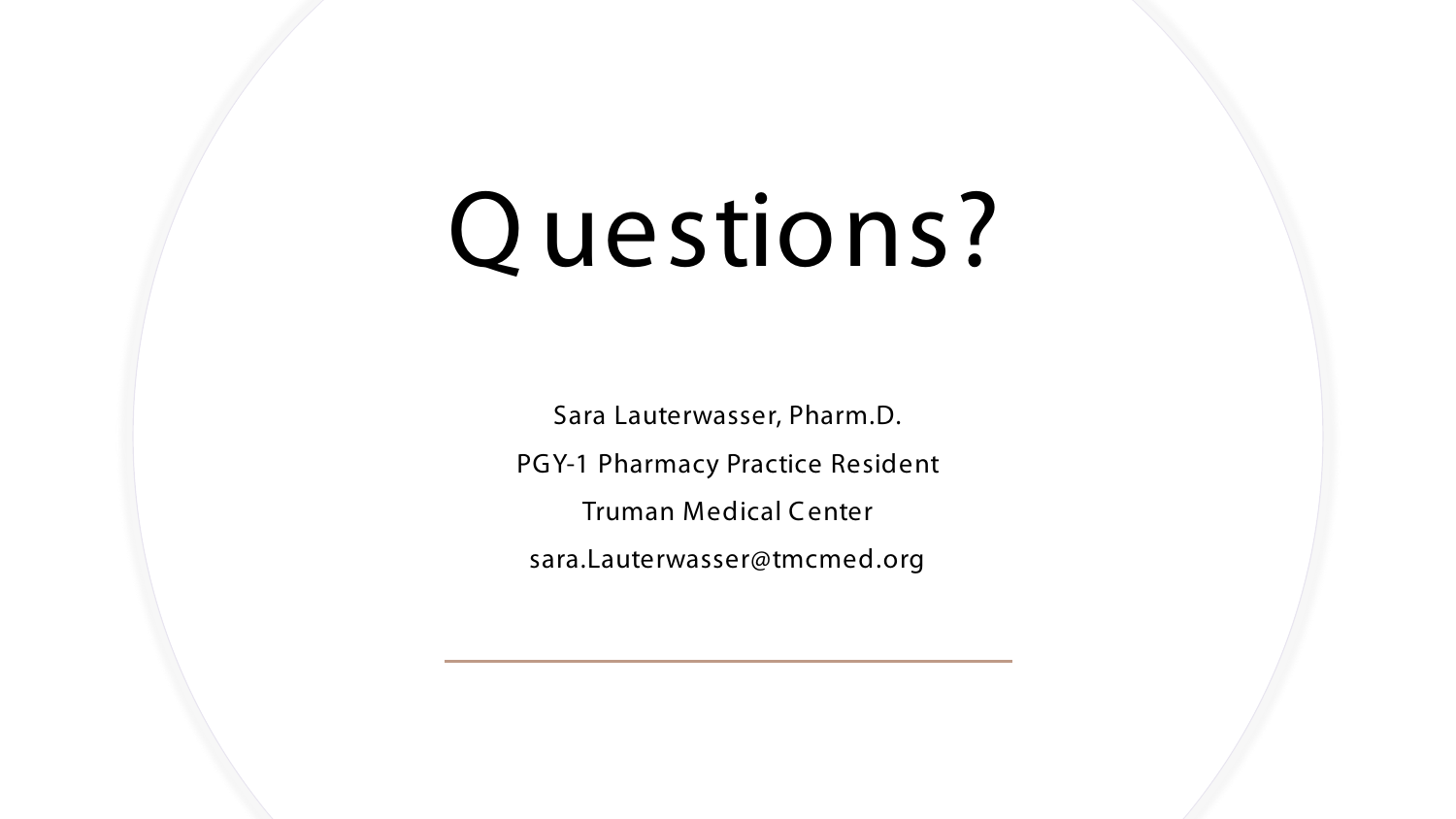# Assessment Q uestions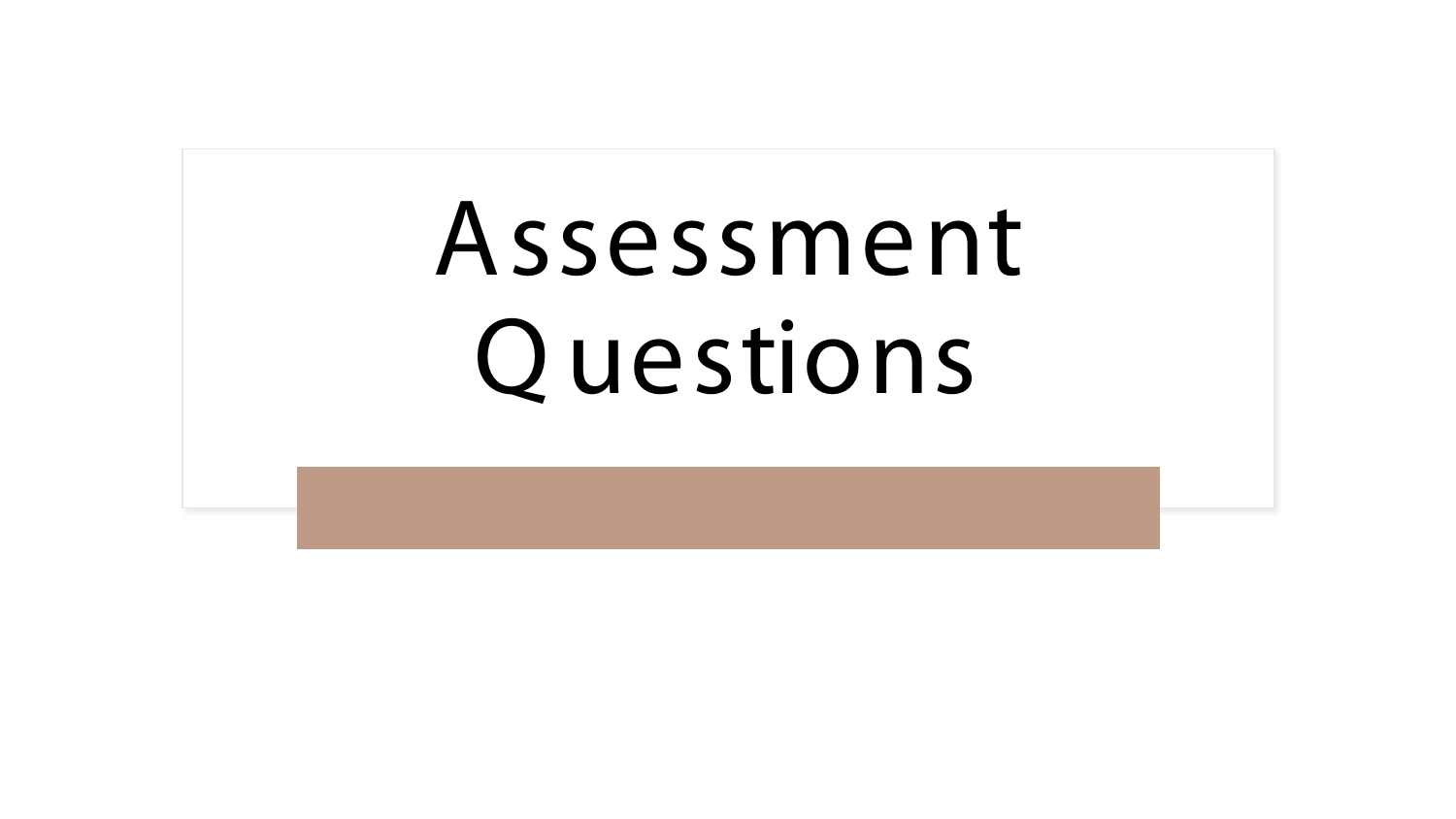- DF is a 45-year-old male who is 120 kg. He appears at the outpatient clinic to receive his yearly influenza vaccine, an intramuscular vaccination. W hat length of needle will the pharmacist use and where will the pharmacist administer the vaccine?
- A. 1 inch needle in deltoid muscle
- B. 1 inch needle in anterolateral thigh
- C . 1.5 inch needle in deltoid muscle
- D. 1.5 inch needle in anterolateral thigh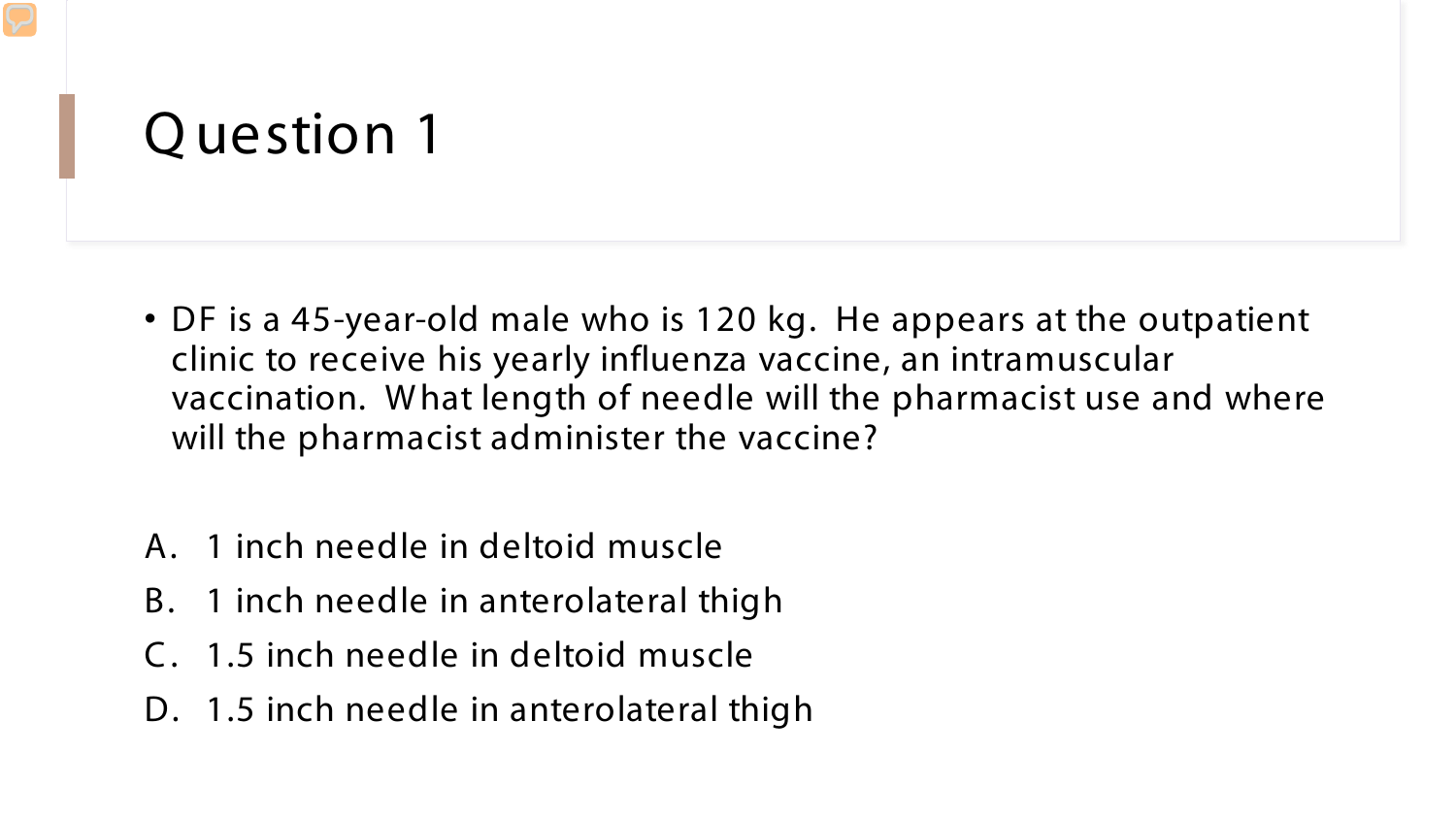- W hat precautions should be in place for monitoring a patient after they have received an immunization?
- A. The patient should stay for 15 minutes after immunization
- B. An emergency kit should be prepared prior to immunization
- C . Epinephrine should be included in the emergency kit
- D. All of the above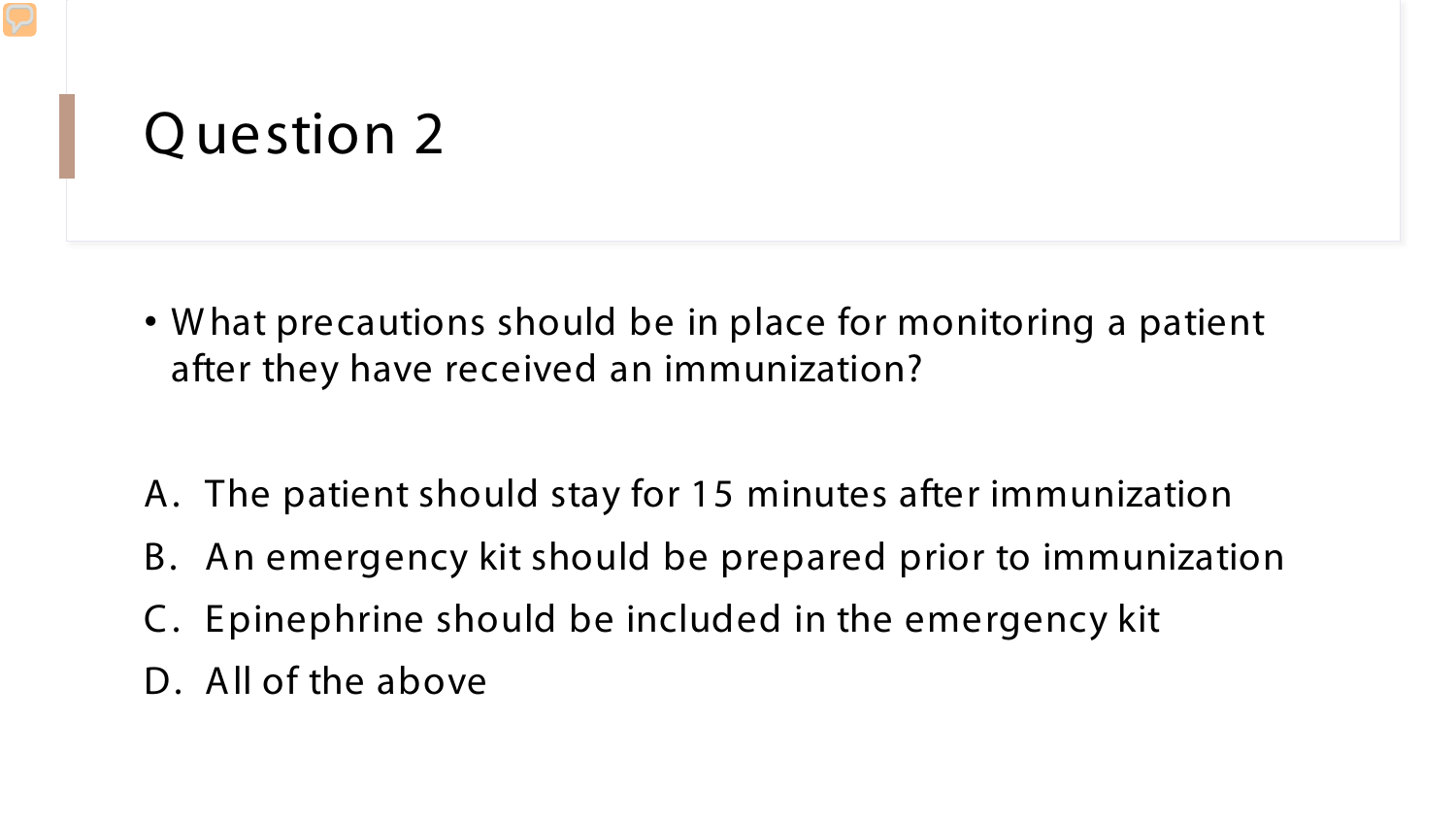- According to Missouri State Law, all records of vaccinations and notifications of providers must be kept for….
- A. 6 months
- B. 1 year
- C. 2 years
- D. 5 years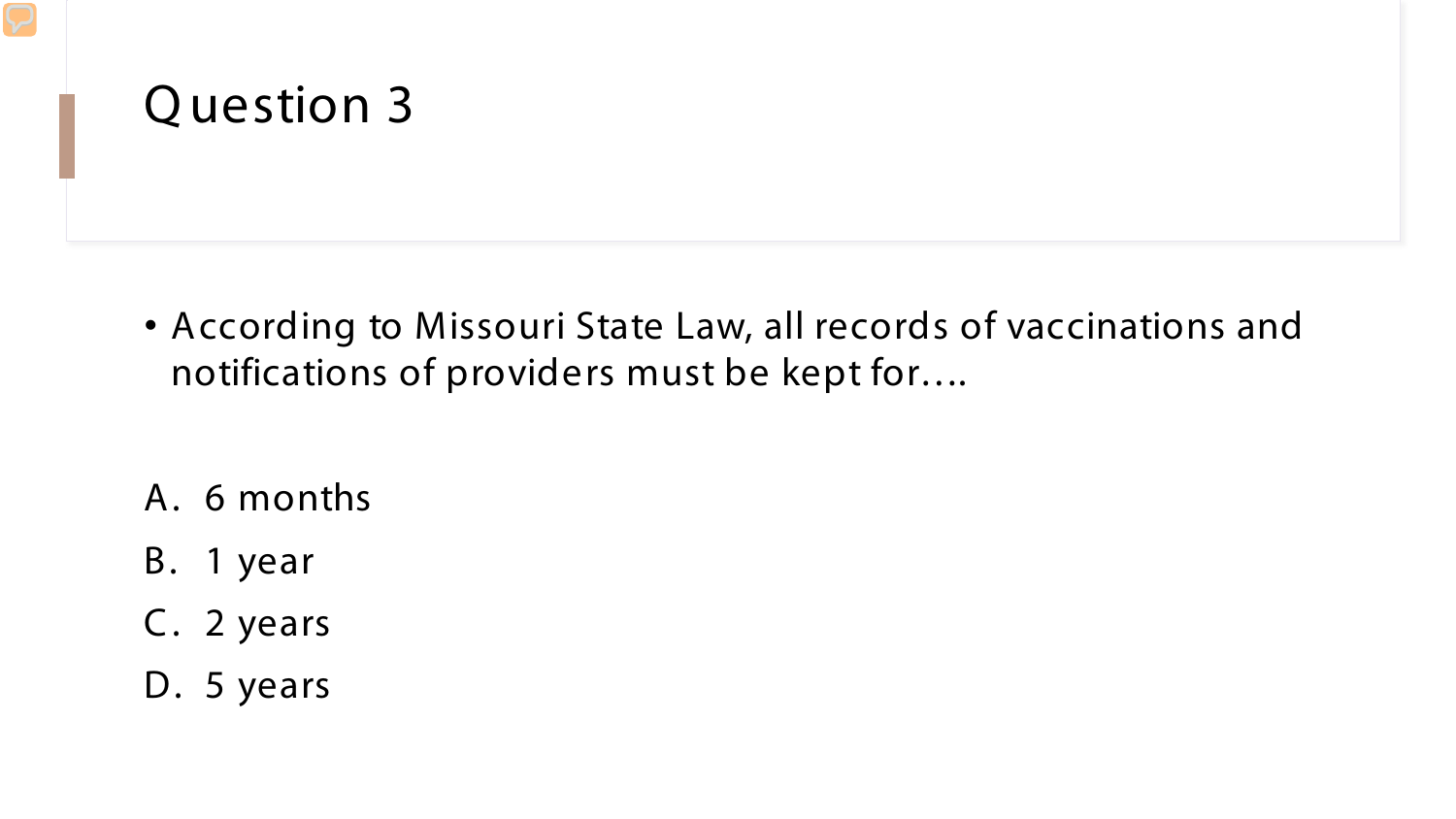- W hich of the following are tasks that pharmacy technicians can accomplish in regard to vaccinations?
- A. Receive the order and place the appropriate vaccinations in the refrigerator
- B. Administer a Tdap vaccine to a pregnant patient
- C . Review the immunization consent form prior to handing it to the pharmacist to ensure the required information has been filled out
- D. Assist in reporting vaccine administration to ShowMeVax
- E. A, C and D